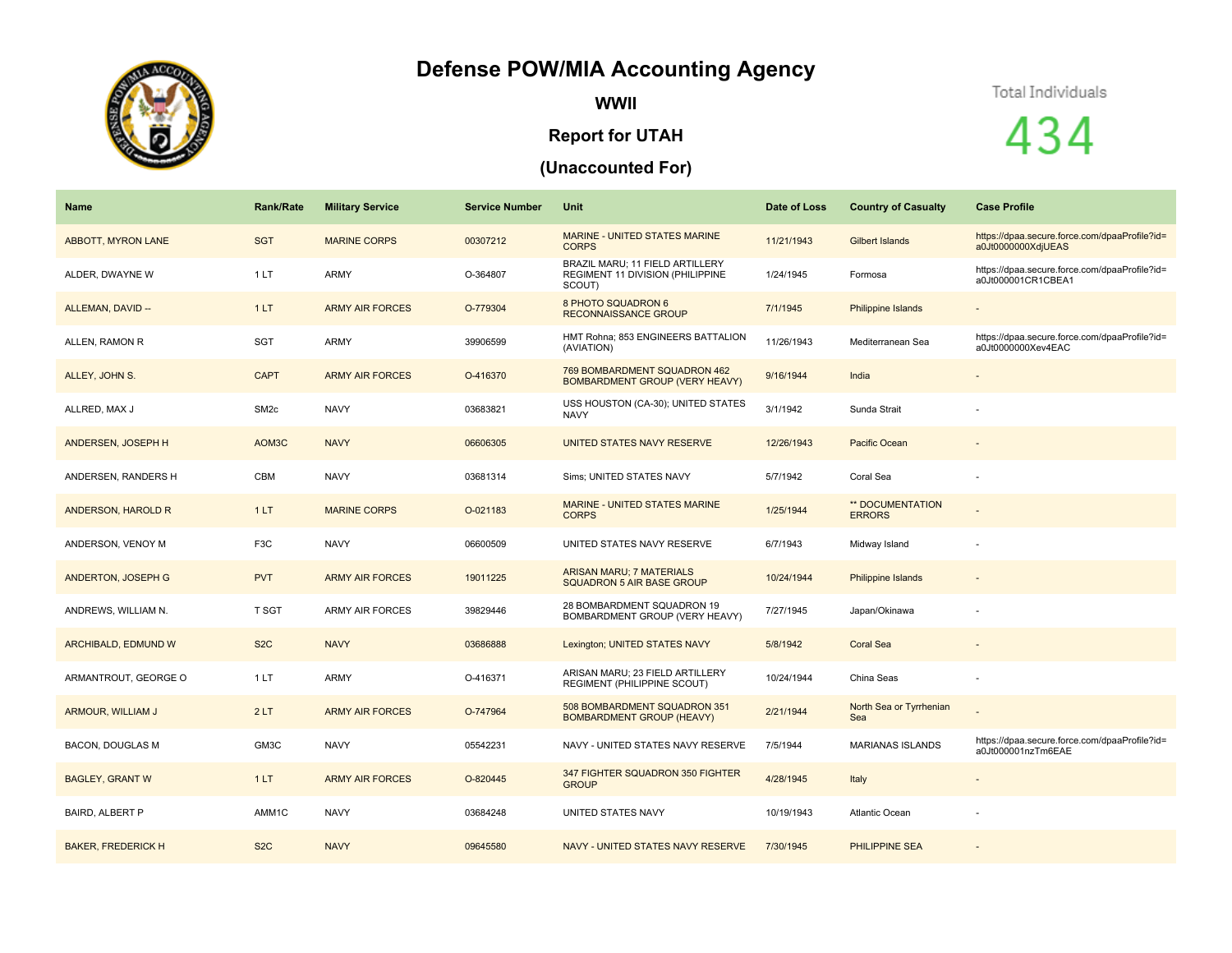| Name                         | <b>Rank/Rate</b> | <b>Military Service</b>     | <b>Service Number</b> | Unit                                                                | Date of Loss | <b>Country of Casualty</b>     | <b>Case Profile</b>                                                 |
|------------------------------|------------------|-----------------------------|-----------------------|---------------------------------------------------------------------|--------------|--------------------------------|---------------------------------------------------------------------|
| <b>BAKES, RUSSELL V</b>      | SGT              | <b>ARMY AIR FORCES</b>      | 39917606              | 780 BOMBARDMENT SQUADRON 465<br>BOMBARDMENT GROUP (HEAVY)           | 8/24/1944    | <b>Adriatic Sea</b>            |                                                                     |
| <b>BALL, EMORY N.</b>        | 2d Lt            | <b>ARMY</b>                 | O-1308585             | 503 PARACHUTE INFANTRY REGIMENT                                     | 2/23/1945    | Philippine Islands             |                                                                     |
| BAMBROUGH, JOSEPH L          | 1LT              | <b>ARMY AIR FORCES</b>      | O-727152              | AIR CORPS                                                           | 3/13/1943    | <b>British Guiana</b>          |                                                                     |
| <b>BARDSLEY, CLAIR J</b>     | 1st Lt           | <b>ARMY AIR FORCES</b>      | O-755840              | 26 PHOTO SQUADRON 6<br><b>RECONNAISSANCE GROUP</b>                  | 10/24/1944   | Amboina Island                 |                                                                     |
| BARKER, SHELDON HUGH         | S <sub>2</sub> C | <b>NAVY</b>                 | 06600915              | UNITED STATES NAVY RESERVE                                          | 8/10/1943    | Solomon Islands                |                                                                     |
| <b>BARLOW, EMIL M</b>        | <b>CPL</b>       | <b>ARMY</b>                 | 39677230              | ARISAN MARU; 724 ORDNANCE<br><b>COMPANY (AVIATION)</b>              | 10/24/1944   | China Seas                     |                                                                     |
| <b>BARNES, RAY W</b>         | S SGT            | <b>ARMY AIR FORCES</b>      | 39167408              | 424 BOMBARDMENT SQUADRON 307<br>BOMBARDMENT GROUP (HEAVY)           | 12/7/1943    | New Hebrides                   | https://dpaa.secure.force.com/dpaaProfile?id=<br>a0Jt000001nzPMiEAM |
| <b>BARNEY, WALLACE A</b>     | ARM3C            | <b>NAVY</b>                 | 06606140              | HANCOCK; UNITED STATES NAVY<br><b>RESERVE</b>                       | 10/25/1944   | Philippine Islands             |                                                                     |
| <b>BARRUS, KENNETH L</b>     | RDM3C            | <b>NAVY</b>                 | 09645406              | Frederick C Davis; UNITED STATES NAVY<br><b>RESERVE</b>             | 4/24/1945    | North Atlantic Ocean           |                                                                     |
| <b>BASS, LOUIS TULANE</b>    | Lt $(jg)$        | <b>NAVY</b>                 | O-340715              | UNITED STATES NAVY RESERVE                                          | 6/16/1945    | <b>Makassar Strait</b>         |                                                                     |
| <b>BATH, CHARLES E</b>       | LT.              | <b>NAVY</b>                 | O-210414              | SCAMP; UNITED STATES NAVY<br><b>RESERVE</b>                         | 12/5/1944    | Bonin & Volcano Islands        |                                                                     |
| <b>BEHLERT, HELMUT F</b>     | <b>PFC</b>       | <b>MARINE CORPS RESERVE</b> | 00346911              | MARINE - UNITED STATES MARINE<br><b>CORPS</b>                       | 6/15/1944    | <b>SAIPAN</b>                  |                                                                     |
| BELL, JOSEPH S               | LT COL           | <b>ARMY AIR FORCES</b>      | O-231007              | ORYOKU MARU; HEADQUARTERS<br>SQUADRON 5 AIR BASE GROUP              | 12/15/1944   | Philippine Islands             |                                                                     |
| <b>BENNION, HERALD C</b>     | <b>ENS</b>       | <b>NAVY</b>                 | O-235337              | USS JOHN PENN; UNITED STATES NAVY<br><b>RESERVE</b>                 | 8/13/1943    | Solomon Islands                |                                                                     |
| BERGANT, JOE --              | S SGT            | <b>ARMY AIR FORCES</b>      | 39920353              | 602 BOMBARDMENT SQUADRON 398<br>BOMBARDMENT GROUP (HEAVY)           | 12/30/1944   | English Channel                |                                                                     |
| <b>BERNTSEN, ARTHUR L</b>    | <b>ENS</b>       | <b>NAVY</b>                 | O-106024              | UNITED STATES NAVY RESERVE                                          | 9/29/1942    | Australia                      |                                                                     |
| BERNTSON, JOHN A             | 2LT              | <b>ARMY AIR FORCES</b>      | O-724679              | 18 FIGHTER SQUADRON 343 FIGHTER<br><b>GROUP</b>                     | 9/22/1942    | Alaska                         |                                                                     |
| <b>BEUS, RAYMOND C</b>       | <b>SGT</b>       | <b>ARMY AIR FORCES</b>      | 19171966              | 533 BOMBARDMENT SQUADRON 381<br><b>BOMBARDMENT GROUP (HEAVY)</b>    | 1/11/1944    | North Sea or Tyrrhenian<br>Sea |                                                                     |
| BILLS, WAYNE W               | S <sub>2</sub> C | <b>NAVY</b>                 | 03687454              | SS Henry R. Mallory; UNITED STATES<br><b>NAVY</b>                   | 2/7/1943     | North Atlantic Ocean           |                                                                     |
| <b>BIRD, LAFAYETTE L</b>     | <b>PVT</b>       | <b>ARMY</b>                 | 39829098              | <b>USAT DORCHESTER; MEDICAL</b><br><b>DEPARTMENT</b>                | 2/3/1943     | Greenland                      |                                                                     |
| BISSELL, JOHN M              | CPL              | <b>ARMY AIR FORCES</b>      | 39919331              | AIR CORPS                                                           | 10/22/1944   | Iceland                        | https://dpaa.secure.force.com/dpaaProfile?id=<br>a0Jt000000PgMDCEA3 |
| <b>BLACKINTON, WILLIAM F</b> | 2LT              | <b>ARMY AIR FORCES</b>      | O-828924              | 62 BOMBARDMENT SQUADRON 39<br><b>BOMBARDMENT GROUP (VERY HEAVY)</b> | 4/27/1945    | Japan/Okinawa                  |                                                                     |
| <b>BLAKELEY, ROBERT S</b>    | 1LT              | <b>ARMY AIR FORCES</b>      | O-727391              | 65 FIGHTER SQUADRON 57 FIGHTER<br><b>GROUP</b>                      | 4/19/1944    | Tunisia                        | https://dpaa.secure.force.com/dpaaProfile?id=<br>a0Jt000001GGCTNEA5 |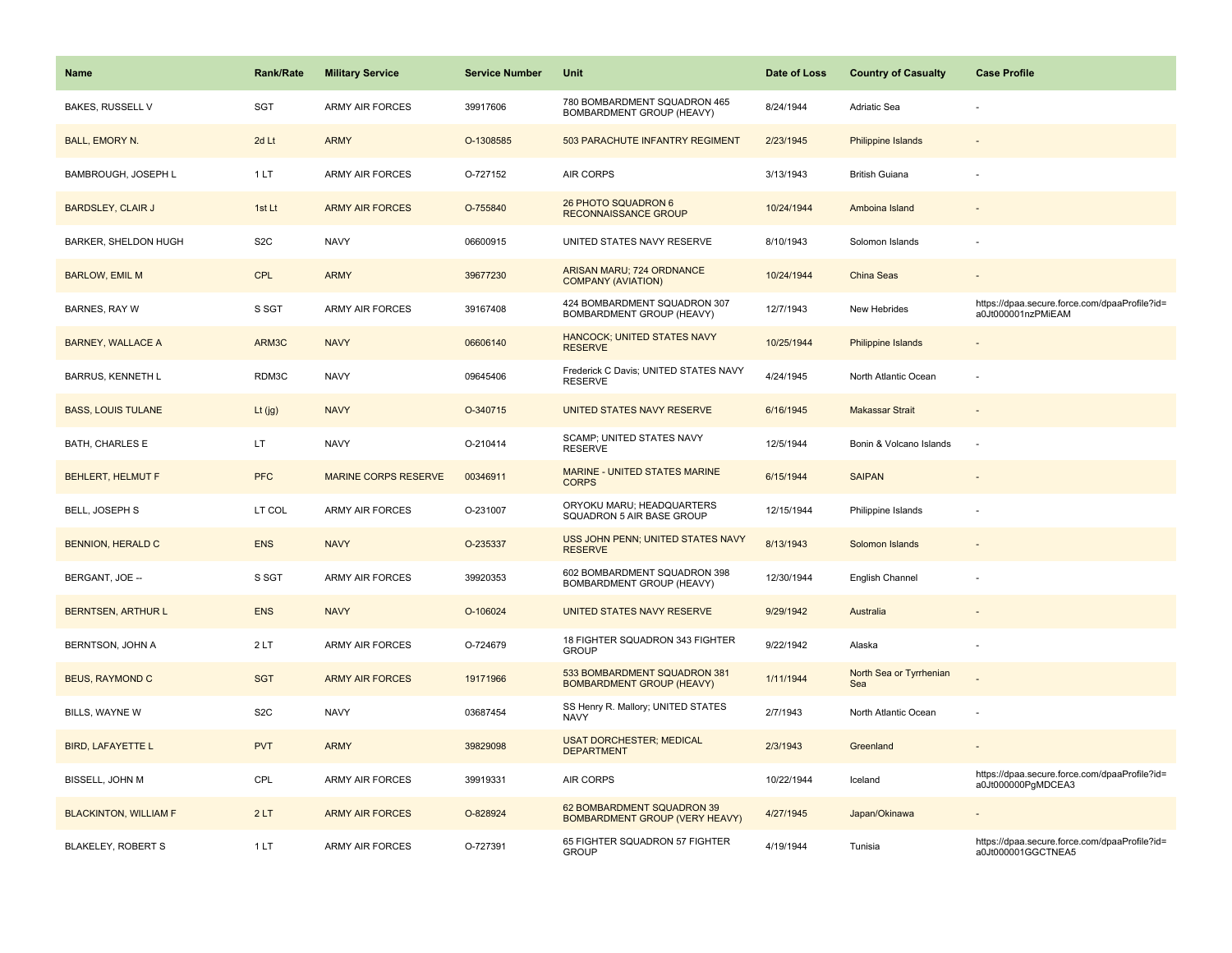| <b>Name</b>                 | <b>Rank/Rate</b> | <b>Military Service</b> | <b>Service Number</b> | Unit                                                             | Date of Loss | <b>Country of Casualty</b> | <b>Case Profile</b>                                                 |
|-----------------------------|------------------|-------------------------|-----------------------|------------------------------------------------------------------|--------------|----------------------------|---------------------------------------------------------------------|
| <b>BODILY, LORENZO E.</b>   | TEC <sub>5</sub> | <b>ARMY</b>             | 20922664              | LST-552; 69 ENGINEERS TOPOGRAPHIC<br><b>COMPANY</b>              | 10/25/1944   | <b>Philippine Islands</b>  |                                                                     |
| BODRERO, GLEN L.            | S SGT            | <b>ARMY AIR FORCES</b>  | 39912190              | 100 BOMBARDMENT SQUADRON 42<br>BOMBARDMENT GROUP (MEDIUM)        | 3/10/1945    | Philippine Islands         | https://dpaa.secure.force.com/dpaaProfile?id=<br>a0Jt0000000XmNzEAK |
| <b>BOSTOCK, WILLIAM L</b>   | <b>PFC</b>       | <b>ARMY</b>             | 19010866              | ARISAN MARU; 60 COAST ARTILLERY<br><b>REGIMENT</b>               | 10/24/1944   | China Seas                 |                                                                     |
| <b>BOUCHER, RICHARD E</b>   | M SGT            | <b>ARMY AIR FORCES</b>  | 19011686              | 529 BOMBARDMENT SQUADRON 380<br>BOMBARDMENT GROUP (HEAVY)        | 5/26/1943    | Hawaiian Islands           |                                                                     |
| <b>BOWCUTT, BLAINE</b>      | S SGT            | <b>ARMY</b>             | 39906866              | 30 INFANTRY 3 DIVISION                                           | 4/27/1945    | Italy                      |                                                                     |
| BOWDEN, NICKOLAS R          | CPL              | ARMY                    | 19011189              | ORYOKU MARU; 1 GENERAL HOSPITAL                                  | 12/15/1944   | Philippine Islands         | https://dpaa.secure.force.com/dpaaProfile?id=<br>a0Jt000001FG3yuEAD |
| <b>BRAITHWAITE, BURKE T</b> | <b>CPL</b>       | <b>ARMY AIR FORCES</b>  | 19152954              | 23 BOMBARDMENT SQUADRON 5<br><b>BOMBARDMENT GROUP (HEAVY)</b>    | 6/18/1945    | Philippine Islands         |                                                                     |
| BRANDON, WILLIAM L          | <b>PVT</b>       | <b>ARMY AIR FORCES</b>  | 39905493              | HMT Rohna; 853 ENGINEERS BATTALION<br>(AVIATION)                 | 11/26/1943   | Mediterranean Sea          |                                                                     |
| <b>BRAZIER, ROBERT BOYD</b> | ARM2C            | <b>NAVY</b>             | 03684562              | USS Yorktown - 1 - VT 3; UNITED STATES<br><b>NAVY</b>            | 6/4/1942     | Pacific Ocean              |                                                                     |
| BROMLEY, JAMES D.           | CPL              | ARMY                    | 39675543              | 13 REGIMENT 1 ARMORED DIVISION                                   | 12/3/1942    | Tunisia                    |                                                                     |
| <b>BROWN, EARL DONALD</b>   | S <sub>2</sub> C | <b>NAVY</b>             | 06600391              | NAVY - UNITED STATES NAVY RESERVE                                | 10/26/1942   | <b>CORAL SEA</b>           |                                                                     |
| BROWN, NED E                | <b>ENS</b>       | <b>NAVY</b>             | O-395956              | NAVY - UNITED STATES NAVY RESERVE                                | 7/7/1945     | <b>JAPAN</b>               |                                                                     |
| <b>BROWN, RALPH O</b>       | 2LT              | <b>ARMY AIR FORCES</b>  | O-774510              | 816 BOMBARDMENT SQUADRON 483<br><b>BOMBARDMENT GROUP (HEAVY)</b> | 12/26/1944   | <b>Adriatic Sea</b>        |                                                                     |
| BROWN, RONALD DEAN          | ARM2C            | <b>NAVY</b>             | 03686124              | UNITED STATES NAVY                                               | 4/7/1943     | Hawaiian Islands           |                                                                     |
| <b>BRUNO, ORLANDO S</b>     | <b>PFC</b>       | <b>ARMY</b>             | 39906691              | HMT Rohna; 853 ENGINEERS BATTALION<br>(AVIATION)                 | 11/26/1943   | Mediterranean Sea          |                                                                     |
| <b>BUIST, HYRUM L</b>       | <b>PFC</b>       | <b>ARMY AIR FORCES</b>  | 19072403              | 4 PHOTO SQUADRON 1 MAP GROUP                                     | 6/8/1943     | Brazil                     |                                                                     |
| <b>BURKE, ROBERT L</b>      | S <sub>1</sub> C | <b>NAVY</b>             | 08849262              | SS JOHN STRAUB; UNITED STATES<br><b>NAVY RESERVE</b>             | 4/19/1944    | <b>Aleutian Islands</b>    |                                                                     |
| BURROWS, MERRILL G.         | <b>PFC</b>       | <b>MARINE CORPS</b>     | 00311207              | UNITED STATES MARINE CORPS                                       | 11/20/1943   | Gilbert Islands            | https://dpaa.secure.force.com/dpaaProfile?id=<br>a0Jt0000000XiGpEAK |
| <b>BURTON, ROSS H</b>       | F <sub>1</sub> C | <b>NAVY</b>             | 08846963              | <b>RENO; UNITED STATES NAVY</b>                                  | 11/3/1944    | <b>Philippine Sea</b>      |                                                                     |
| CAHOON, DOUGLAS R           | LT /JG/          | <b>NAVY</b>             | O-263690              | USS ESSEX (CV-9); UNITED STATES<br>NAVY RESERVE                  | 3/1/1945     | Japan                      |                                                                     |
| CANDLAND, WALLACE W.        | <b>CPL</b>       | <b>ARMY AIR FORCES</b>  | 39918059              | <b>AIR CORPS</b>                                                 | 1/4/1945     | <b>Brazil</b>              | https://dpaa.secure.force.com/dpaaProfile?id=<br>a0Jt0000000Xm8fEAC |
| CANNON, ABRHUM H            | RDM3C            | <b>NAVY</b>             | 08847587              | JOHNSTON; UNITED STATES NAVY<br><b>RESERVE</b>                   | 10/25/1944   | Philippine Sea             |                                                                     |
| CARDWELL, SAMUEL D          | <b>MSG</b>       | <b>ARMY</b>             | R-1640398             | ARMY - HARBOR DEFENSE OF MANILA                                  | 1/9/1945     | PHILIPPINE ISLANDS         | https://dpaa.secure.force.com/dpaaProfile?id=<br>a0Jt000000OutCnEAJ |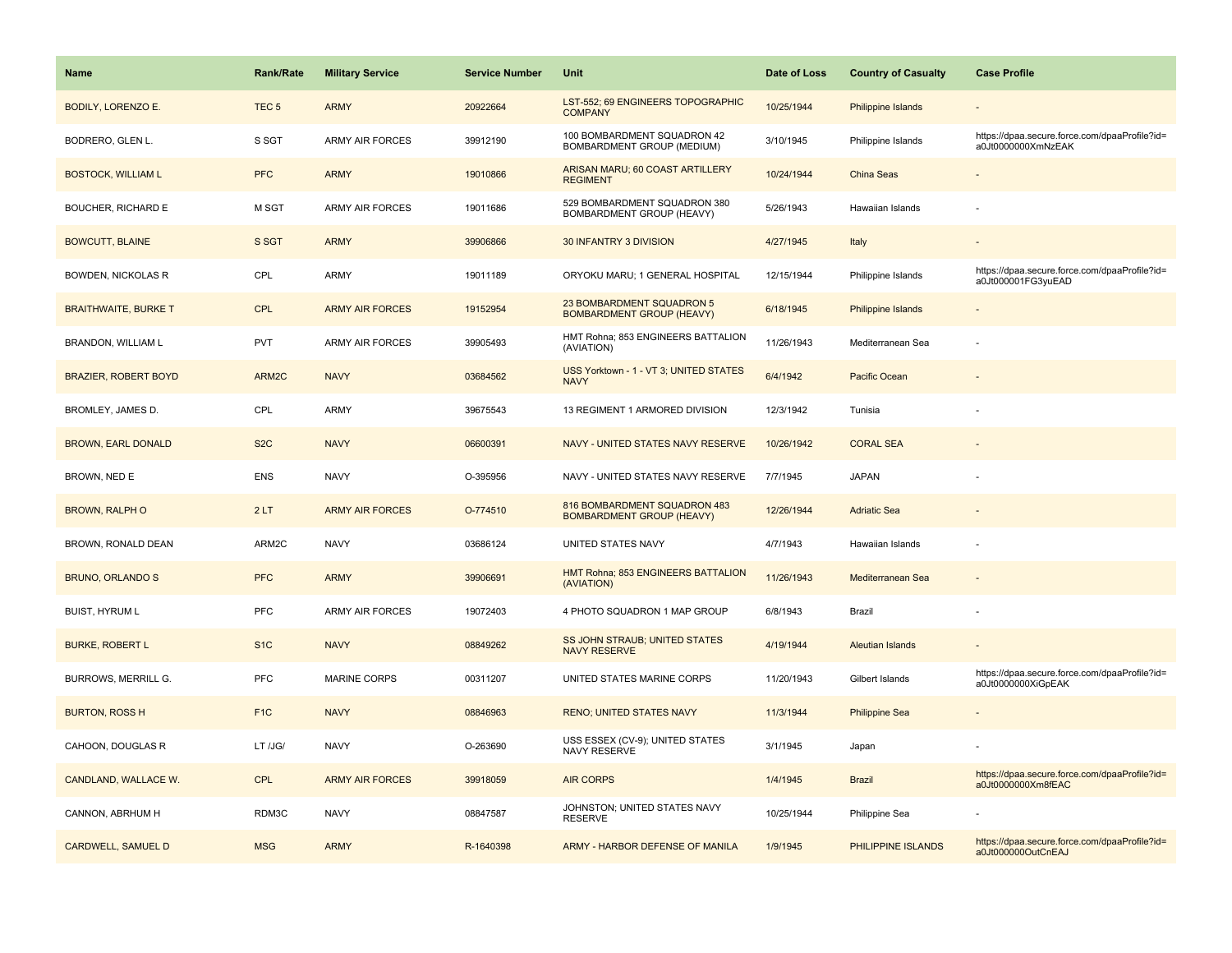| Name                         | <b>Rank/Rate</b> | <b>Military Service</b> | <b>Service Number</b> | Unit                                                                                                   | Date of Loss | <b>Country of Casualty</b>                             | <b>Case Profile</b>                                                 |
|------------------------------|------------------|-------------------------|-----------------------|--------------------------------------------------------------------------------------------------------|--------------|--------------------------------------------------------|---------------------------------------------------------------------|
| CARDY, LOUIS RAY             | S <sub>2</sub> C | <b>NAVY</b>             | 06600510              | Neosho; UNITED STATES NAVY<br><b>RESERVE</b>                                                           | 5/7/1942     | Coral Sea                                              |                                                                     |
| <b>CARTER, JOSEPH G</b>      | SSMB3C           | <b>NAVY</b>             | 06603278              | Longshaw; UNITED STATES NAVY<br><b>RESERVE</b>                                                         | 5/18/1945    | <b>China Seas</b>                                      |                                                                     |
| CASE, KEITH G                | FLT O            | <b>ARMY AIR FORCES</b>  | T-140348              | 1 AIR TRANSPORT SQUADRON                                                                               | 7/14/1945    | Burma                                                  | https://dpaa.secure.force.com/dpaaProfile?id=<br>a0Jt0000000XdmaEAC |
| <b>CASPER, WILLIAM LLOYD</b> | Cpl              | <b>MARINE CORPS</b>     | 383805                | <b>MARINE - UNITED STATES MARINE</b><br><b>CORPS</b>                                                   | 9/16/1943    | Solomon Islands                                        |                                                                     |
| CAVE, ORVIL M                | <b>PVT</b>       | <b>ARMY</b>             | 19011442              | 59 COAST ARTILLERY REGIMENT                                                                            | 5/5/1942     | Philippine Islands                                     |                                                                     |
| <b>CHASTAIN, ELDON T</b>     | <b>PFC</b>       | <b>MARINE CORPS</b>     | 00311192              | MARINE - UNITED STATES MARINE<br><b>CORPS</b>                                                          | 9/7/1944     | Philippine Islands                                     |                                                                     |
| CHATWIN, ALDEN J             | 2LT              | ARMY AIR FORCES         | O-675036              | 823 BOMBARDMENT SQUADRON 38<br>BOMBARDMENT GROUP (MEDIUM)                                              | 1/21/1944    | New Guinea                                             |                                                                     |
| <b>CHERRY, RAY LAWSON</b>    | <b>PFC</b>       | <b>MARINE CORPS</b>     | 00816927              | MARINE - UNITED STATES MARINE<br><b>CORPS</b>                                                          | 11/20/1943   | <b>Gilbert Islands</b>                                 | https://dpaa.secure.force.com/dpaaProfile?id=<br>a0Jt0000000Xf7nEAC |
| CHIPMAN, ANDREW J            | S <sub>1C</sub>  | <b>NAVY</b>             | 08846546              | USS LISCOME BAY; UNITED STATES<br><b>NAVY</b>                                                          | 11/24/1943   | Gilbert Islands                                        |                                                                     |
| <b>CHRISTENSEN, LEO M</b>    | LT.              | <b>NAVY</b>             | O-098354              | UNITED STATES NAVY RESERVE                                                                             | 7/8/1944     | <b>Hawaiian Islands</b>                                |                                                                     |
| CHRISTENSEN, LEROY E         | <b>PFC</b>       | ARMY                    | 39677204              | SHINYO MARU; 2 QUARTERMASTER<br>COMPANY (AVIATION)                                                     | 9/7/1944     | Philippine Islands                                     |                                                                     |
| CHRISTIANSEN, W J            | S <sub>2</sub> C | <b>NAVY</b>             | 09644094              | <b>SPENCE; UNITED STATES NAVY</b><br><b>RESERVE</b>                                                    | 12/18/1944   | Philippine Islands                                     |                                                                     |
| CHRISTOFFERSON, DAVID W      | SGT              | <b>ARMY AIR FORCES</b>  | 39901651              | 770 BOMBARDMENT SQUADRON 462<br>BOMBARDMENT GROUP (VERY HEAVY)                                         | 2/24/1945    |                                                        |                                                                     |
| <b>CLARK, JOHN RUSSELL</b>   | <b>T SGT</b>     | <b>MARINE CORPS</b>     | 00817120              | MARINE - UNITED STATES MARINE<br><b>CORPS</b>                                                          | 5/2/1945     | Bonin & Volcano Islands                                |                                                                     |
| CLOSE, GEORGE M              | PFC              | ARMY                    | 39906648              | HMT Rohna; 853 ENGINEERS BATTALION<br>(AVIATION)                                                       | 11/26/1943   | Mediterranean Sea                                      | https://dpaa.secure.force.com/dpaaProfile?id=<br>a0Jt0000000XlKzEAK |
| <b>CLOTHIER, MAURICE E</b>   | <b>PVT</b>       | <b>ARMY</b>             | 19010561              | ARISAN MARU; 60 COAST ARTILLERY<br><b>REGIMENT</b>                                                     | 10/24/1944   | China Seas                                             |                                                                     |
| CLUFF, CYRIL B.              | T SGT            | <b>ARMY AIR FORCES</b>  | 39826759              | 370 BOMBARDMENT SQUADRON 307<br>BOMBARDMENT GROUP (HEAVY)                                              | 7/6/1943     | Solomon Islands                                        |                                                                     |
| CORAY, REED L                | 2LT              | <b>ARMY AIR FORCES</b>  | O-757470              | 757 BOMBARDMENT SQUADRON 459<br><b>BOMBARDMENT GROUP (HEAVY)</b>                                       | 1/14/1944    | <b>Atlantic Ocean: North</b><br><b>American Waters</b> |                                                                     |
| COTTAM, GARTH B              | 1LT              | ARMY AIR FORCES         | O-428912              | 40 PURSUIT SQUADRON 35 PURSUIT<br><b>GROUP</b>                                                         | 1/7/1946     | New Guinea                                             |                                                                     |
| <b>COTTAM, MILAN W</b>       | S <sub>1C</sub>  | <b>NAVY</b>             | 08850376              | NAVY - UNITED STATES NAVY RESERVE                                                                      | 10/29/1944   | PHILIPPINE ISLANDS                                     | $\sim$                                                              |
| COVINGTON, DALE GOLDEN       | PFC              | MARINE CORPS RESERVE    | 00461896              | Company A, 2d Amphibious Tractor<br>Battalion, 2nd Marine Division, FMF,<br>UNITED STATES MARINE CORPS | 6/15/1944    | <b>SAIPAN</b>                                          |                                                                     |
| COWLEY, MURWOOD --           | <b>SGT</b>       | <b>ARMY</b>             | 39675538              | 13 REGIMENT 1 ARMORED DIVISION                                                                         | 12/7/1942    | Tunisia                                                |                                                                     |
| COX, DAVID L                 | ARM1C            | <b>NAVY</b>             | 06603956              | UNITED STATES NAVY RESERVE                                                                             | 7/27/1945    | Pacific Ocean                                          |                                                                     |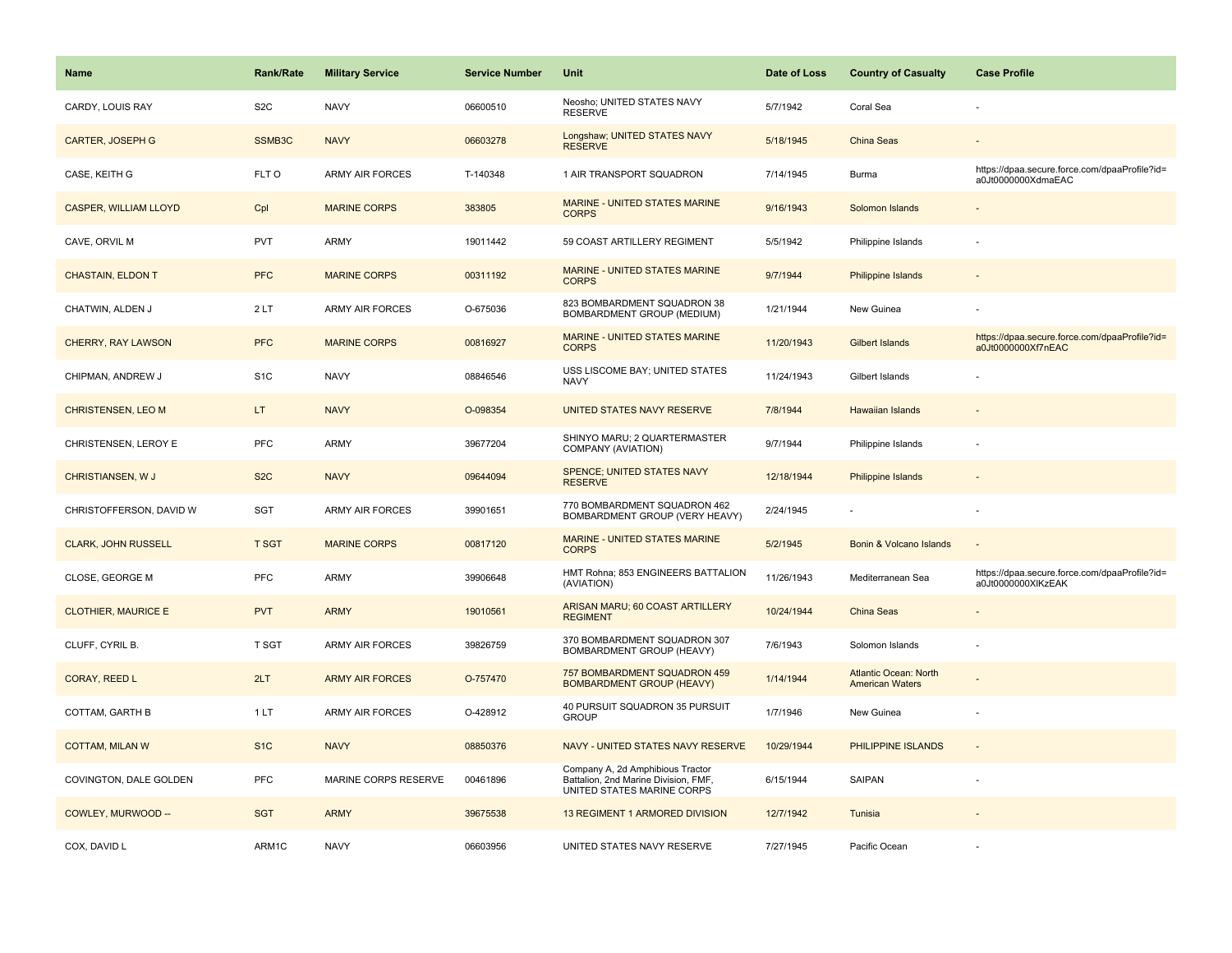| <b>Name</b>                 | <b>Rank/Rate</b>  | <b>Military Service</b> | <b>Service Number</b> | Unit                                                                                 | Date of Loss | <b>Country of Casualty</b>                   | <b>Case Profile</b>                                                 |
|-----------------------------|-------------------|-------------------------|-----------------------|--------------------------------------------------------------------------------------|--------------|----------------------------------------------|---------------------------------------------------------------------|
| <b>CRACRAFT, ARTHUR L</b>   | FC <sub>3</sub> C | <b>NAVY</b>             | 03685228              | <b>UNITED STATES NAVY</b>                                                            | 6/6/1942     | Midway Island                                |                                                                     |
| CRANE, JAMES CHAD           | S <sub>1</sub> C  | <b>NAVY</b>             | 03686298              | USS ASTORIA; UNITED STATES NAVY                                                      | 8/9/1942     | Solomon Islands                              |                                                                     |
| <b>CROFT, ROBERT H</b>      | RDM3C             | <b>NAVY</b>             | 03688396              | <b>BOWIE; UNITED STATES NAVY</b>                                                     | 9/29/1945    | <b>Philippine Islands</b>                    |                                                                     |
| CROOK, ORAN E               | S SGT             | ARMY                    | 39680153              | 440 BOMBARDMENT SQUADRON 319<br>BOMBARDMENT GROUP (MEDIUM)                           | 11/26/1943   | North Sea or Tyrrhenian<br>Sea               |                                                                     |
| <b>CROOKSTON, JOHN R</b>    | 2LT               | <b>ARMY AIR FORCES</b>  | O-770961              | 525 BOMBARDMENT SQUADRON 379<br><b>BOMBARDMENT GROUP (HEAVY)</b>                     | 8/24/1944    | Holland                                      |                                                                     |
| CROSLEY, VERLIN J           | WT <sub>2</sub> C | <b>NAVY</b>             | 03681884              | Edsall; UNITED STATES NAVY                                                           | 3/1/1942     | Java                                         | https://dpaa.secure.force.com/dpaaProfile?id=<br>a0Jt0000000XeNIEA0 |
| CROSS, JOHN WOOD            | SM3C              | <b>NAVY</b>             | 03682518              | USS Peary; UNITED STATES NAVY<br><b>RESERVE</b>                                      | 2/19/1942    | Australia                                    |                                                                     |
| CUSHING, WILLARD E          | MM3C              | <b>NAVY</b>             | 03686093              | NAVY - UNITED STATES NAVY                                                            | 7/10/1943    | MEDITERRANEAN SEA                            |                                                                     |
| DALTON, HAROLD D            | <b>PFC</b>        | <b>ARMY AIR FORCES</b>  | 19010942              | SHINYO MARU; 28 BOMBARDMENT<br>SQUADRON 19 BOMBARDMENT GROUP<br>(HEAVY)              | 9/7/1944     | Philippine Islands                           |                                                                     |
| DANIELS, AARON              | PFC               | <b>MARINE CORPS</b>     | 00323796              | MARINE - UNITED STATES MARINE<br><b>CORPS</b>                                        | 11/20/1943   | <b>GILBERT ISLANDS</b>                       | https://dpaa.secure.force.com/dpaaProfile?id=<br>a0Jt0000000ccH3EAI |
| DAVIDSON, RODNEY C          | GM3C              | <b>NAVY</b>             | 03685515              | <b>SUBMARINE Argonaut; UNITED STATES</b><br><b>NAVY</b>                              | 1/10/1943    | <b>New Britain Island</b>                    |                                                                     |
| DAVIS, EARL A               | 2LT               | <b>ARMY AIR FORCES</b>  | O-813477              | 856 BOMBARDMENT SQUADRON 492<br>BOMBARDMENT GROUP (HEAVY)                            | 6/20/1944    | <b>Baltic Sea</b>                            |                                                                     |
| DAVIS, EUGENE E             | LT.               | <b>NAVY</b>             | O-061084              | <b>UNITED STATES NAVY</b>                                                            | 5/23/1941    | <b>Atlantic Ocean</b>                        |                                                                     |
| DAVIS, LEROY C              | EM3C              | <b>NAVY</b>             | 06600055              | USS AMBERJACK; UNITED STATES<br>NAVY RESERVE                                         | 3/22/1943    | Solomon Islands                              |                                                                     |
| DAVIS, MACK K               | <b>CPL</b>        | <b>ARMY</b>             | 39675789              | SHINYO MARU; 2 QUARTERMASTER<br><b>COMPANY (AVIATION)</b>                            | 9/7/1944     | <b>Philippine Islands</b>                    |                                                                     |
| DAVIS, REX VERN             | ChCk              | <b>MARINE CORPS</b>     | 298239                | MARINE - UNITED STATES MARINE<br><b>CORPS</b>                                        | 10/24/1944   | Pacific Ocean                                |                                                                     |
| DAVIS, ROBERT C.            | S SGT             | <b>ARMY AIR FORCES</b>  | 39829902              | 451 BOMBARDMENT SQUADRON 322<br><b>BOMBARDMENT GROUP (MEDIUM)</b>                    | 7/30/1944    | <b>English Channel</b>                       |                                                                     |
| DAY, DONALD R               | SK3C              | <b>NAVY</b>             | 08849876              | NAVY - UNITED STATES NAVY RESERVE                                                    | 2/21/1945    | <b>BONIN &amp; VOLCANO</b><br><b>ISLANDS</b> |                                                                     |
| <b>DEAN, WILLIAM ROBERT</b> | QM3C              | <b>NAVY</b>             | 03757367              | UNITED STATES NAVY, MOTOR<br><b>TORPEDO BOAT SQUADRON 3</b>                          | 1/22/1942    | <b>Central/South Pacific</b><br>Theater      |                                                                     |
| DESPAIN, LARRY E.           | Cpl               | <b>ARMY AIR FORCES</b>  | 39915977              | 723 BOMBARDMENT SQUADRON 450<br>BOMBARDMENT GROUP (HEAVY)                            | 2/16/1945    | Adriatic Sea                                 |                                                                     |
| DIAMOND, CALVIN --          | F <sub>1</sub> C  | <b>NAVY</b>             | 08851415              | LST-577; UNITED STATES NAVY                                                          | 2/11/1945    | <b>Philippine Sea</b>                        |                                                                     |
| DONOHUE, NED BURTON         | F <sub>1</sub> C  | <b>NAVY</b>             | 03684292              | USS Arizona; UNITED STATES NAVY                                                      | 12/7/1941    | Hawaiian Islands                             | https://dpaa.secure.force.com/dpaaProfile?id=<br>a0Jt00000004oLCEAY |
| <b>DRAPER, COURTNEY R</b>   | 1LT               | <b>ARMY AIR FORCES</b>  | O-343928              | <b>ENOURA MARU; 14 BOMBARDMENT</b><br><b>SQUADRON 7 BOMBARDMENT GROUP</b><br>(HEAVY) | 1/9/1945     | Formosa                                      | https://dpaa.secure.force.com/dpaaProfile?id=<br>a0Jt000000P5lrZEAR |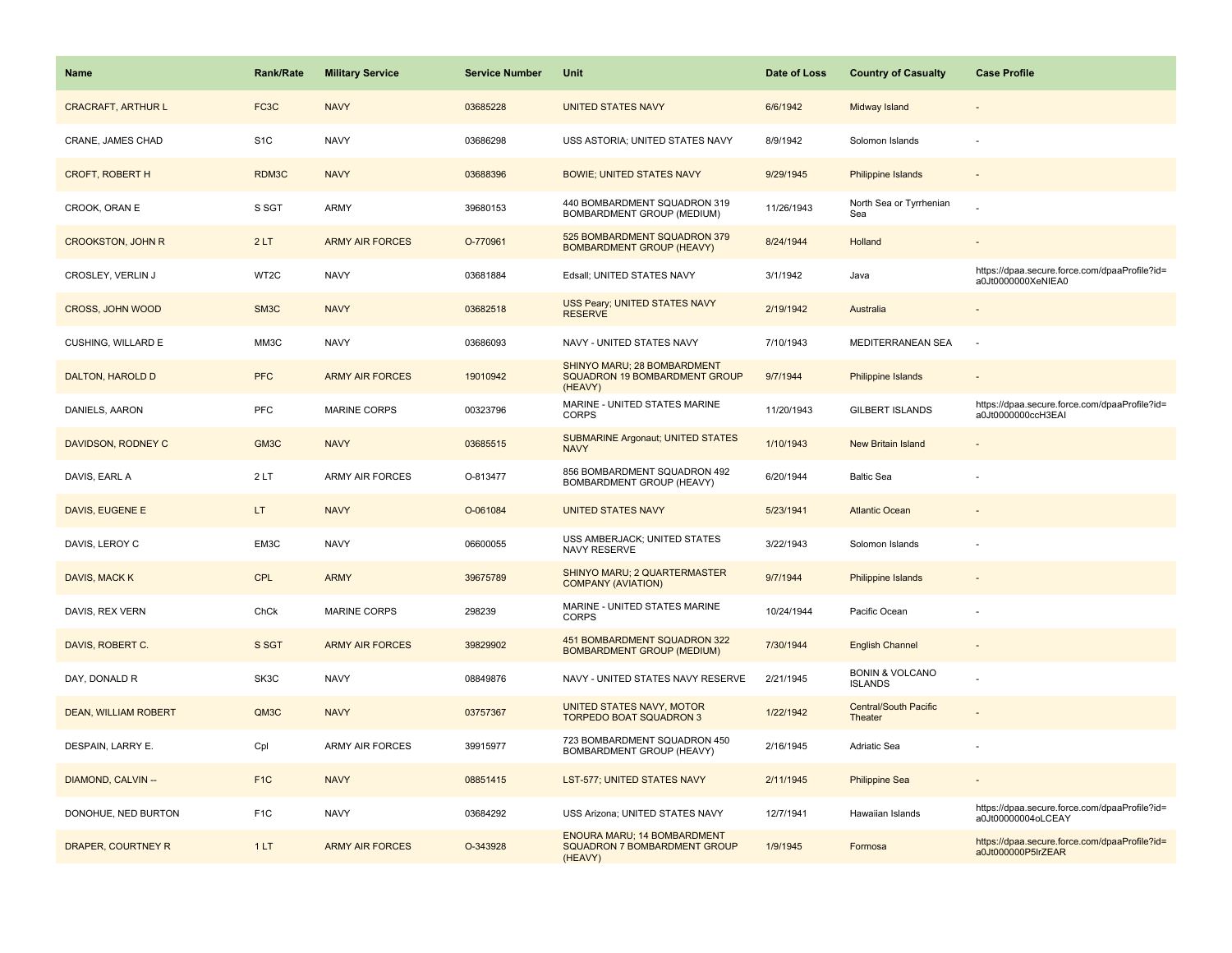| <b>Name</b>                | <b>Rank/Rate</b>   | <b>Military Service</b> | <b>Service Number</b> | Unit                                                                | Date of Loss | <b>Country of Casualty</b>                   | <b>Case Profile</b>                                                 |
|----------------------------|--------------------|-------------------------|-----------------------|---------------------------------------------------------------------|--------------|----------------------------------------------|---------------------------------------------------------------------|
| DUNBAR, JESS L             | F <sub>2</sub> C   | <b>NAVY</b>             | 09646521              | NAVY - UNITED STATES NAVY RESERVE                                   | 7/30/1945    | PHILIPPINE SEA                               | https://dpaa.secure.force.com/dpaaProfile?id=<br>a0Jt0000000cdmTEAQ |
| DUNCAN, MERLIN E.          | PHM <sub>2</sub> C | <b>NAVY</b>             | 06604936              | UNITED STATES NAVY RESERVE                                          | 11/20/1943   | <b>Gilbert Islands</b>                       | https://dpaa.secure.force.com/dpaaProfile?id=<br>a0Jt0000000XhVZEA0 |
| DUNN, NAMON EDWARD         | <b>SGT</b>         | <b>MARINE CORPS</b>     | 00295123              | MARINE - UNITED STATES MARINE<br><b>CORPS</b>                       | 11/17/1943   | Solomon Islands                              |                                                                     |
| DZAMA, EDWARD RALPH        | <b>SGT</b>         | <b>MARINE CORPS</b>     | 00346846              | VMTB-232. MAG-11, 1st MAW, UNITED<br><b>STATES MARINE CORPS</b>     | 10/26/1943   | Solomon Islands                              |                                                                     |
| EARLEY, LE MOYNE C         | Sgt                | ARMY AIR FORCES         | 19011698              | B-17E; 92 BOMBARDMENT GROUP<br>(HEAVY), 326 BOMBARDMENT<br>SQUADRON | 9/6/1942     | <b>English Channel</b>                       |                                                                     |
| <b>EDWARDS, OLIVER M</b>   | M SGT              | <b>ARMY AIR FORCES</b>  | 20923686              | 159 SQUADRON 3 AIR COMMANDO<br><b>GROUP</b>                         | 4/11/1945    | <b>Philippine Islands</b>                    |                                                                     |
| ELDER, ERNEST A.           | <b>PFC</b>         | <b>MARINE CORPS</b>     | 00461852              | MARINE - UNITED STATES MARINE<br><b>CORPS</b>                       | 2/9/1944     | Solomon Islands                              |                                                                     |
| <b>EMPEY, WESLEY B</b>     | 1LT                | <b>ARMY AIR FORCES</b>  | O-727431              | 72 FIGHTER SQUADRON 318 FIGHTER<br><b>GROUP</b>                     | 1/16/1944    | <b>Marshall Islands</b>                      |                                                                     |
| ERICKSON, GARTH T          | <b>PFC</b>         | <b>MARINE CORPS</b>     | 00893615              | MARINE - UNITED STATES MARINE<br><b>CORPS</b>                       | 2/19/1945    | Bonin & Volcano Islands                      |                                                                     |
| ERSKINE, ROY M.            | S SGT              | <b>ARMY AIR FORCES</b>  | 19171574              | 65 BOMBARDMENT SQUADRON 43<br><b>BOMBARDMENT GROUP (HEAVY)</b>      | 8/3/1943     | New Guinea                                   | https://dpaa.secure.force.com/dpaaProfile?id=<br>a0Jt000001nzbr8EAA |
| <b>EVANS, DAHYLE B</b>     | AMM1C              | <b>NAVY</b>             | 03684953              | UNITED STATES NAVY                                                  | 7/17/1943    | Solomon Islands                              | https://dpaa.secure.force.com/dpaaProfile?id=<br>a0Jt000001GGCThEAP |
| EZELL, JACK D              | <b>ENS</b>         | <b>NAVY</b>             | O-395558              | UNITED STATES NAVY RESERVE                                          | 5/9/1945     | <b>Ryukyus Islands</b>                       |                                                                     |
| FESTIN, STANLEY --         | TM3C               | <b>NAVY</b>             | 03685658              | TROUT; UNITED STATES NAVY                                           | 2/29/1944    | Philippine Sea                               |                                                                     |
| <b>FETZER, EUGENE G</b>    | LT /JG/            | <b>NAVY</b>             | O-299489              | USS HORNET; UNITED STATES NAVY<br><b>RESERVE</b>                    | 2/17/1945    | Japan                                        |                                                                     |
| FILLMORE, ALDEN C          | 2LT                | <b>ARMY AIR FORCES</b>  | O-719295              | 344 FIGHTER SQUADRON 343 FIGHTER<br><b>GROUP</b>                    | 5/21/1945    | Aleutian Islands                             |                                                                     |
| FINCHER, EMIL E            | <b>SGT</b>         | <b>ARMY AIR FORCES</b>  | 39922366              | 825 BOMBARDMENT SQUADRON 484<br><b>BOMBARDMENT GROUP (HEAVY)</b>    | 12/9/1944    | Italy                                        |                                                                     |
| FITZGERALD, KENT BLAKE     | <b>PVT</b>         | <b>MARINE CORPS</b>     | 00292824              | MARINE - UNITED STATES MARINE<br><b>CORPS</b>                       | 12/7/1941    | Hawaiian Islands                             | https://dpaa.secure.force.com/dpaaProfile?id=<br>a0Jt00000004pP1EAI |
| <b>FLETCHER, FARRELL R</b> | HA <sub>2</sub> C  | <b>NAVY</b>             | 09642818              | USS AARON WARD (DM-35); UNITED<br><b>STATES NAVY RESERVE</b>        | 5/3/1945     | Solomon Islands                              |                                                                     |
| FOULGER, JOHN WILLIAM      | SM3C               | <b>NAVY</b>             | 06601859              | SS EVERELZA: UNITED STATES NAVY<br><b>RESERVE</b>                   | 8/14/1943    | Virgin Islands                               |                                                                     |
| FOUTZ, STANLEY --          | 1LT                | <b>ARMY AIR FORCES</b>  | O-377085              | 335 BOMBARDMENT SQUADRON 95<br><b>BOMBARDMENT GROUP (HEAVY)</b>     | 7/26/1943    | North Sea or Tyrrhenian<br>Sea               |                                                                     |
| FOWERS, VERNON L           | S <sub>1</sub> C   | <b>NAVY</b>             | 09643065              | NAVY - UNITED STATES NAVY RESERVE                                   | 2/21/1945    | <b>BONIN &amp; VOLCANO</b><br><b>ISLANDS</b> |                                                                     |
| <b>FOWLER, HENRY L</b>     | <b>CPL</b>         | <b>ARMY AIR FORCES</b>  | 19010128              | 763 BOMBARDMENT SQUADRON 460<br><b>BOMBARDMENT GROUP (HEAVY)</b>    | 8/2/1944     | Italy                                        |                                                                     |
| FOX, PORTER H              | S <sub>1</sub> C   | <b>NAVY</b>             | 06608216              | Bismarck Sea; UNITED STATES NAVY<br><b>RESERVE</b>                  | 2/21/1945    | Bonin & Volcano Islands                      |                                                                     |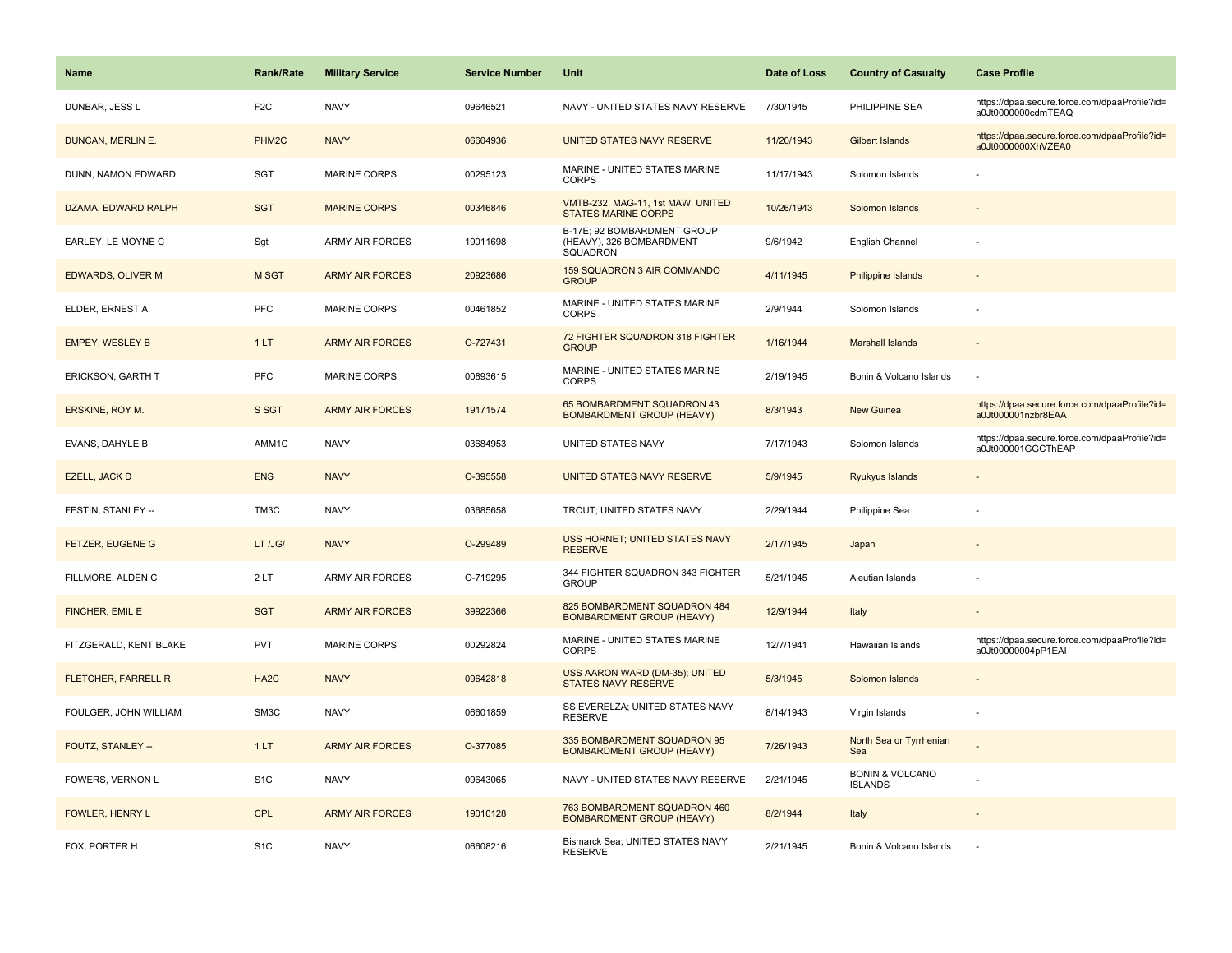| Name                         | Rank/Rate        | <b>Military Service</b> | <b>Service Number</b> | Unit                                                                  | Date of Loss | <b>Country of Casualty</b>     | <b>Case Profile</b>                                                 |
|------------------------------|------------------|-------------------------|-----------------------|-----------------------------------------------------------------------|--------------|--------------------------------|---------------------------------------------------------------------|
| <b>FREEMAN, GLEN W</b>       | LT /JG/          | <b>NAVY</b>             | O-299072              | <b>UNITED STATES NAVY RESERVE</b>                                     | 4/25/1945    | Ryukyus Islands                |                                                                     |
| FREEZE, HOWARD B             | LT/JG/           | <b>NAVY</b>             | O-202132              | NAVY - UNITED STATES NAVY                                             | 7/31/1945    | PHILIPPINE SEA                 | https://dpaa.secure.force.com/dpaaProfile?id=<br>a0Jt0000000cdEuEAI |
| FROST, WILSON L              | <b>COX</b>       | <b>NAVY</b>             | 03683226              | USS HOUSTON (CA-30); UNITED STATES<br><b>NAVY</b>                     | 3/1/1942     | Java                           |                                                                     |
| GALLEGOS, JOHN J             | <b>PFC</b>       | ARMY                    | 39906711              | HMT Rohna; 853 ENGINEERS BATTALION<br>(AVIATION)                      | 11/26/1943   | Mediterranean Sea              | https://dpaa.secure.force.com/dpaaProfile?id=<br>a0Jt0000000XkDdEAK |
| <b>GANDRE, MELVYN AMOUR</b>  | QM1              | <b>NAVY</b>             | 3682536               | USS Utah; UNITED STATES NAVY                                          | 12/7/1941    | <b>Hawaiian Islands</b>        | https://dpaa.secure.force.com/dpaaProfile?id=<br>a0Jt000000sPLvmEAG |
| <b>GARDINER, KEITH K</b>     | PVT              | <b>ARMY</b>             | 39936932              | 175 ENGINEERS GENERAL SERVICES<br><b>REGIMENT</b>                     | 7/14/1945    | Italy                          |                                                                     |
| <b>GARDNER, AARON S</b>      | <b>M SGT</b>     | <b>ARMY AIR FORCES</b>  | 39682546              | 411 BOMBARDMENT SQUADRON 502<br><b>BOMBARDMENT GROUP (VERY HEAVY)</b> | 8/30/1945    | <b>Philippine Sea</b>          |                                                                     |
| GARGARO, ERNEST RUSSELL      | S <sub>2</sub> C | <b>NAVY</b>             | 03686496              | USS Arizona; UNITED STATES NAVY                                       | 12/7/1941    | Hawaiian Islands               | https://dpaa.secure.force.com/dpaaProfile?id=<br>a0Jt00000004rjnEAA |
| <b>GARR, ELBERT L</b>        | 1LT              | <b>ARMY AIR FORCES</b>  | O-682629              | 161 SQUADRON 363 TACTICAL<br>RECONNAISSANCE GROUP                     | 11/26/1944   | Holland                        |                                                                     |
| <b>GERBER, KEITH M</b>       | FLT O            | <b>ARMY AIR FORCES</b>  | T-120422              | <b>AIR CORPS</b>                                                      | 8/4/1943     | Greenland                      |                                                                     |
| <b>GIBB, GLENN MARVIN</b>    | <b>PFC</b>       | <b>MARINE CORPS</b>     | 00816961              | <b>MARINE - UNITED STATES MARINE</b><br><b>CORPS</b>                  | 1/1/1944     | <b>SOLOMON ISLANDS</b>         |                                                                     |
| GILBERT, ROBERT J            | S <sub>2</sub> C | <b>NAVY</b>             | 06605238              | UNITED STATES NAVY RESERVE                                            | 4/25/1943    | Pacific Ocean                  |                                                                     |
| <b>GILE, HARRY L</b>         | <b>SGT</b>       | <b>ARMY AIR FORCES</b>  | 39921388              | 367 BOMBARDMENT SQUADRON 306<br><b>BOMBARDMENT GROUP (HEAVY)</b>      | 12/5/1944    | North Sea or Tyrrhenian<br>Sea |                                                                     |
| GIRAUD, PETE                 | <b>PFC</b>       | <b>ARMY</b>             | 39903851              | 351 INFANTRY 88 DIVISION                                              | 6/1/1945     | Italy                          |                                                                     |
| GITTINS, VENROD J            | <b>PVT</b>       | <b>ARMY</b>             | 19010806              | ARISAN MARU; 59 COAST ARTILLERY<br><b>REGIMENT</b>                    | 10/24/1944   | China Seas                     |                                                                     |
| GLENNY, JAMES R.             | 1 LT             | <b>ARMY AIR FORCES</b>  | O-760287              | 44 FIGHTER SQUADRON 18 FIGHTER<br><b>GROUP</b>                        | 11/11/1945   | Philippine Islands             |                                                                     |
| <b>GORDON, CHARLES T</b>     | <b>PVT</b>       | <b>ARMY</b>             | 39675383              | SHINYO MARU; HEADQUARTERS<br><b>SQUADRON 5 AIR BASE GROUP</b>         | 9/7/1944     | <b>Philippine Islands</b>      |                                                                     |
| <b>GRIFFIN, WILLIAM C</b>    | TEC <sub>5</sub> | <b>ARMY</b>             | 39910847              | <b>ARMY - INFANTRY</b>                                                | 2/11/1945    | PHILIPPINE SEA                 |                                                                     |
| <b>GRIGGS, HARLEY C</b>      | S SGT            | <b>ARMY AIR FORCES</b>  | 39918965              | 394 BOMBARDMENT SQUADRON 5<br><b>BOMBARDMENT GROUP (HEAVY)</b>        | 4/30/1945    | Morotai, Ceram, Amboina        |                                                                     |
| GULL, DANIEL R               | S <sub>1</sub> C | <b>NAVY</b>             | 06607076              | SS H.D. COLLIER; UNITED STATES NAVY<br><b>RESERVE</b>                 | 3/13/1944    | India                          |                                                                     |
| <b>GUMMERSALL, HOWARD --</b> | GM <sub>2C</sub> | <b>NAVY</b>             | 06606566              | UNITED STATES NAVY RESERVE                                            | 11/20/1944   | <b>Atlantic Ocean</b>          |                                                                     |
| GUNDERSON, JACK L.           | S SGT            | <b>ARMY AIR FORCES</b>  | 19072583              | 400 BOMBARDMENT SQUADRON 90<br>BOMBARDMENT GROUP (HEAVY)              | 9/2/1943     | New Guinea                     |                                                                     |
| HABERMEHL, LAWRENCE O        | <b>T SGT</b>     | <b>ARMY AIR FORCES</b>  | 06581281              | 31 BOMBARDMENT SQUADRON 5<br><b>BOMBARDMENT GROUP (HEAVY)</b>         | 6/10/1943    | Solomon Islands                |                                                                     |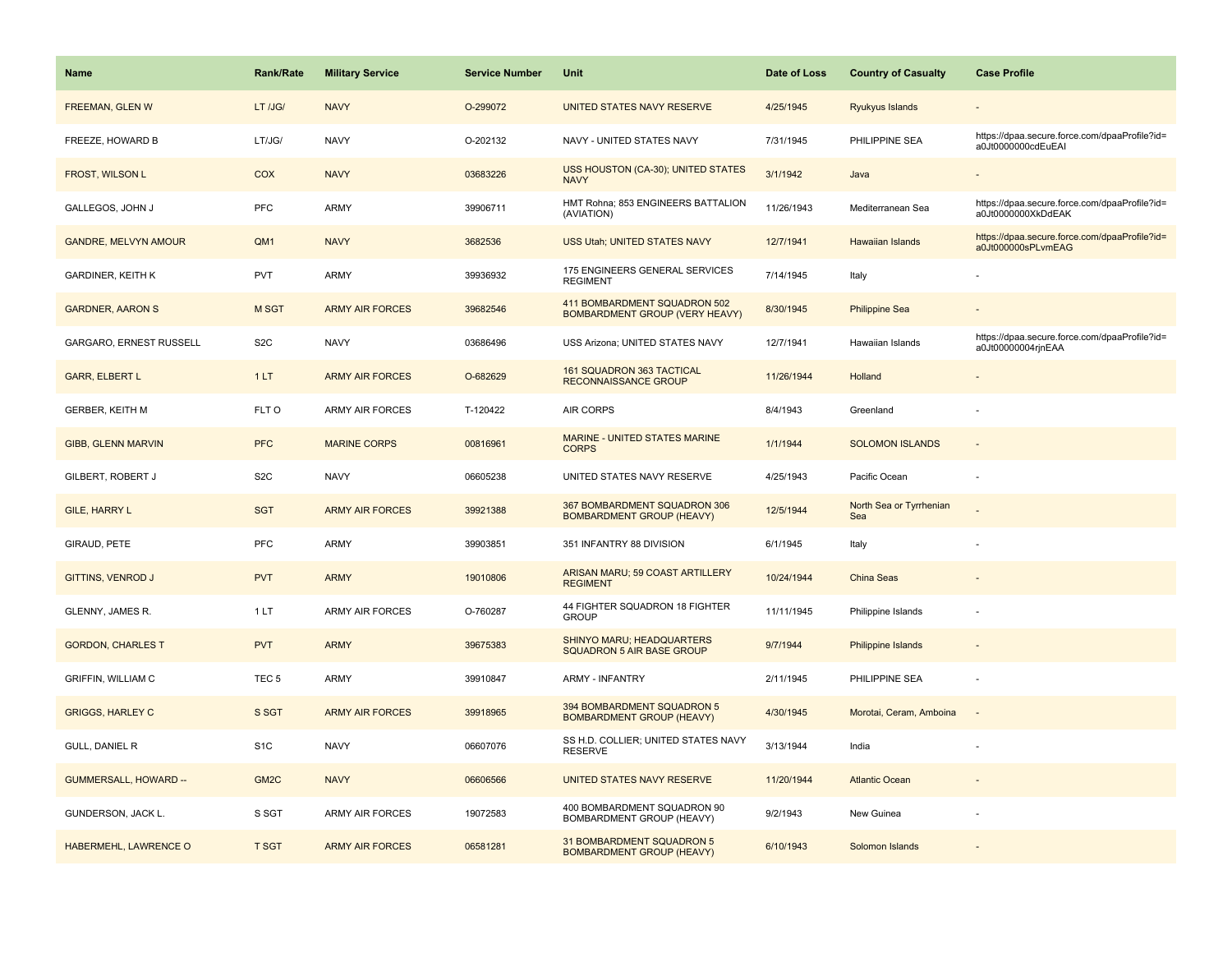| <b>Name</b>                 | <b>Rank/Rate</b>   | <b>Military Service</b> | <b>Service Number</b> | Unit                                                                    | Date of Loss | <b>Country of Casualty</b>     | <b>Case Profile</b>                                                 |
|-----------------------------|--------------------|-------------------------|-----------------------|-------------------------------------------------------------------------|--------------|--------------------------------|---------------------------------------------------------------------|
| HADDEN, DONALD R.           | PFC                | <b>ARMY</b>             | 19116605              | 334 INFANTRY 84 DIVISION                                                | 11/22/1944   | Germany                        |                                                                     |
| HALES, BLAINE A             | <b>PVT</b>         | <b>ARMY AIR FORCES</b>  | 19011459              | ARISAN MARU; HEADQUARTERS<br>SQUADRON 20 AIR BASE GROUP                 | 10/24/1944   | <b>China Seas</b>              |                                                                     |
| HALL, JACK W                | S <sub>2</sub> C   | <b>NAVY</b>             | 03685877              | UNITED STATES NAVY                                                      | 3/1/1942     | Indian Ocean                   |                                                                     |
| <b>HALL, RAYMOND F</b>      | HA <sub>2</sub> C  | <b>NAVY</b>             | 03685576              | <b>USS HOUSTON (CA-30); UNITED STATES</b><br><b>NAVY</b>                | 3/1/1942     | Java                           |                                                                     |
| HALTERMAN, AUSTIN L         | <b>PFC</b>         | <b>ARMY AIR FORCES</b>  | 19051317              | ARISAN MARU; 93 BOMBARDMENT<br>SQUADRON 19 BOMBARDMENT GROUP<br>(HEAVY) | 10/24/1944   | China Seas                     |                                                                     |
| <b>HALVERSON, MAX B</b>     | 1LT                | <b>ARMY AIR FORCES</b>  | O-426563              | ARISAN MARU; 20 PURSUIT SQUADRON<br><b>24 PURSUIT GROUP</b>             | 10/24/1944   | China Seas                     |                                                                     |
| HANCOCK, MORRIS W           | SGT                | <b>ARMY</b>             | 19010241              | ARMY AIR FORCE                                                          | 10/16/1942   | Aleutian Islands               |                                                                     |
| <b>HANSEN, CARLYLE B</b>    | MM <sub>2</sub> C  | <b>NAVY</b>             | 03684286              | <b>USS Arizona; UNITED STATES NAVY</b>                                  | 12/7/1941    | Hawaiian Islands               | https://dpaa.secure.force.com/dpaaProfile?id=<br>a0Jt000000mpmTuEAI |
| HANSEN, GRANT N             | 2LT                | ARMY AIR FORCES         | O-771708              | 23 BOMBARDMENT SQUADRON 5<br>BOMBARDMENT GROUP (HEAVY)                  | 11/16/1944   | Morotai, Ceram, Amboina        |                                                                     |
| <b>HARRIS, JUDD ZERA</b>    | <b>CAPT</b>        | <b>MARINE CORPS</b>     | O-009620              | <b>MARINE - UNITED STATES MARINE</b><br><b>CORPS</b>                    | 2/22/1944    | <b>Marshall Islands</b>        | https://dpaa.secure.force.com/dpaaProfile?id=<br>a0Jt000001mU2w2EAC |
| HARRIS, RICHARD E           | 2LT                | ARMY                    | O-890035              | SHINYO MARU; QUARTERMASTER<br><b>CORPS</b>                              | 9/7/1944     | Philippine Islands             |                                                                     |
| <b>HAYDEN, WALDEN IRA</b>   | <b>ENS</b>         | <b>NAVY</b>             | O-146869              | USS JARVIS; UNITED STATES NAVY                                          | 8/9/1942     | Solomon Islands                |                                                                     |
| HAYNES, JOHN EDWARD         | <b>PVT</b>         | MARINE CORPS            | 00548183              | MARINE - UNITED STATES MARINE<br><b>CORPS</b>                           | 2/22/1945    | Bonin & Volcano Islands        | ٠.                                                                  |
| <b>HEALY, LORIN C</b>       | F <sub>1C</sub>    | <b>NAVY</b>             | 08848080              | SPENCE; UNITED STATES NAVY<br><b>RESERVE</b>                            | 12/18/1944   | <b>Philippine Sea</b>          |                                                                     |
| HELFER, JOHNNIE --          | ML <sub>2</sub> C  | <b>NAVY</b>             | 06606144              | JOHNSTON; UNITED STATES NAVY<br><b>RESERVE</b>                          | 10/25/1944   | Philippine Sea                 |                                                                     |
| HENNEFER, CLARENCE L        | BKR <sub>2</sub> C | <b>NAVY</b>             | 06603603              | <b>USS LISCOME BAY; UNITED STATES</b><br><b>NAVY RESERVE</b>            | 11/24/1943   | <b>Gilbert Islands</b>         |                                                                     |
| HEY, ROBERT W               | 1LT                | <b>ARMY</b>             | O-410304              | ARMY - 91 COAST ARTILLERY<br><b>REGIMENT (PS)</b>                       | 12/15/1944   | PHILIPPINE ISLANDS             | ÷,                                                                  |
| <b>HIATT, DON L</b>         | EM3C               | <b>NAVY</b>             | 06600517              | <b>USS AMBERJACK; UNITED STATES</b><br><b>NAVY</b>                      | 3/22/1943    | Solomon Islands                |                                                                     |
| HICKS, MELVIN J             | EM2C               | <b>NAVY</b>             | 03685192              | CAPELIN; UNITED STATES NAVY                                             | 12/15/1943   | Celebes                        |                                                                     |
| <b>HIGGS, GRANT B</b>       | 1LT                | <b>ARMY AIR FORCES</b>  | O-730487              | 365 BOMBARDMENT SQUADRON 305<br><b>BOMBARDMENT GROUP (HEAVY)</b>        | 6/13/1943    | North Sea or Tyrrhenian<br>Sea |                                                                     |
| HILLYARD, OWEN T            | 2LT                | <b>ARMY AIR FORCES</b>  | O-763192              | 79 FIGHTER SQUADRON 20 FIGHTER<br><b>GROUP</b>                          |              | North Sea or Tyrrhenian<br>Sea |                                                                     |
| <b>HOFHEINS, MARION LEE</b> | AMM3C              | <b>NAVY</b>             | 04135789              | <b>UNITED STATES NAVY</b>                                               | 11/26/1942   | Hawaiian Islands               |                                                                     |
| HOLDEN, ALVIN R             | <b>PVT</b>         | <b>ARMY</b>             | 19010989              | ARMY - 808 MILITARY POLICE COMPANY                                      | 1/9/1945     | <b>FORMOSA</b>                 | https://dpaa.secure.force.com/dpaaProfile?id=<br>a0Jt000000PXks8EAD |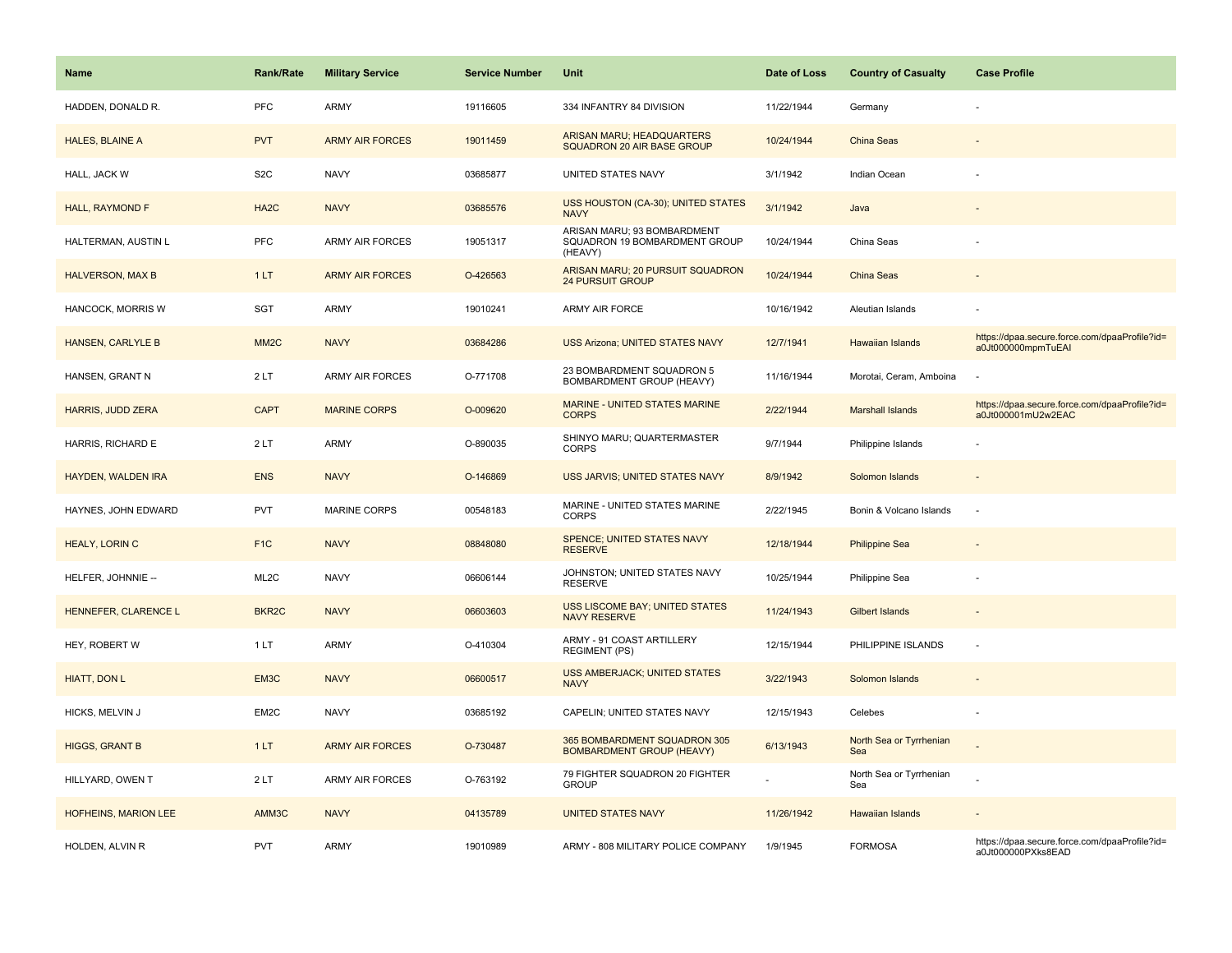| <b>Name</b>                 | <b>Rank/Rate</b>  | <b>Military Service</b> | <b>Service Number</b> | Unit                                                             | Date of Loss | <b>Country of Casualty</b>                   | <b>Case Profile</b>                                                 |
|-----------------------------|-------------------|-------------------------|-----------------------|------------------------------------------------------------------|--------------|----------------------------------------------|---------------------------------------------------------------------|
| <b>HOLDING, HOWARD A</b>    | <b>ENS</b>        | <b>NAVY</b>             | O-305686              | NAVY - UNITED STATES NAVY RESERVE                                | 2/6/1946     | <b>CAROLINE ISLANDS</b>                      | $\overline{\phantom{a}}$                                            |
| HOLJESON, FERRIN C          | TEC <sub>5</sub>  | <b>ARMY AIR FORCES</b>  | 19010246              | SHINYO MARU; HEADQUARTERS<br>SQUADRON 5 AIR BASE GROUP           | 9/7/1944     | Philippine Islands                           |                                                                     |
| <b>HOLMES, CLARK A</b>      | S SGT             | <b>ARMY AIR FORCES</b>  | 19011280              | 20 PURSUIT SQUADRON 24 PURSUIT<br><b>GROUP</b>                   | 6/30/1942    | Philippine Islands                           |                                                                     |
| HOPSON, JACK T              | <b>SSGT</b>       | <b>ARMY AIR FORCES</b>  | 19011351              | 2 ANTISUB SQUADRON                                               | 12/21/1942   | Puerto Rico                                  |                                                                     |
| HOUCHEN, NEUMAN P           | FC <sub>3</sub> C | <b>NAVY</b>             | 08846878              | <b>SCAMP; UNITED STATES NAVY</b>                                 | 12/5/1944    | <b>Marshall Islands</b>                      |                                                                     |
| HOWARD, CARL B              | AOM2C             | <b>NAVY</b>             | 03686978              | UNITED STATES NAVY                                               | 1/10/1944    | Timor                                        |                                                                     |
| HUNTER, JOHN C              | 2d Lt             | <b>ARMY AIR FORCES</b>  | O-787289              | <b>ARMY AIR FORCE</b>                                            | 2/28/1945    | Pacific Ocean                                |                                                                     |
| HYATT, DALLAS L             | 2LT               | <b>MARINE CORPS</b>     | O-032532              | MARINE - UNITED STATES MARINE<br><b>CORPS</b>                    | 3/19/1945    | Japan                                        |                                                                     |
| <b>IRVING, LEE T</b>        | 2LT               | <b>ARMY AIR FORCES</b>  | O-445790              | 874 BOMBARDMENT SQUADRON 498<br>BOMBARDMENT GROUP (VERY HEAVY)   | 1/14/1945    | Japan/Okinawa                                |                                                                     |
| IVIE, MARVIN I.             | T SGT             | ARMY AIR FORCES         | 39682160              | 321 BOMBARDMENT SQUADRON 90<br>BOMBARDMENT GROUP (HEAVY)         | 10/12/1943   | New Britain Island                           |                                                                     |
| <b>IVORY, FERRIS --</b>     | ARM2C             | <b>NAVY</b>             | 06604538              | <b>USS ENTERPRISE; UNITED STATES</b><br><b>NAVY RESERVE</b>      | 2/22/1945    | Bonin & Volcano Islands                      |                                                                     |
| JACOBS, MURRAY K            | 1LT               | ARMY AIR FORCES         | O-674496              | INDIA CHINA WING ARMY TRANSPORT<br>COMMAND                       | 5/27/1944    | India                                        |                                                                     |
| <b>JAMES, EDWARD A</b>      | <b>PVT</b>        | <b>ARMY</b>             | 39676958              | ARISAN MARU; 194 TANK BATTALION                                  | 10/24/1944   | <b>China Seas</b>                            |                                                                     |
| JEFFERS, WALLACE M          | COX               | <b>NAVY</b>             | 0660253               | NAVY - UNITED STATES NAVY RESERVE                                | 7/30/1945    | PHILIPPINE SEA                               | https://dpaa.secure.force.com/dpaaProfile?id=<br>a0Jt0000000ccQjEAI |
| <b>JENKINS, JUNIUS D</b>    | <b>CPL</b>        | <b>ARMY AIR FORCES</b>  | 39917402              | 531 BOMBARDMENT SQUADRON 380<br><b>BOMBARDMENT GROUP (HEAVY)</b> | 4/20/1945    | French Indochina                             | https://dpaa.secure.force.com/dpaaProfile?id=<br>a0Jt0000000XerMEAS |
| JENSEN, GORDON C            | EM2C              | <b>NAVY</b>             | 03684543              | USS JARVIS; UNITED STATES NAVY                                   | 8/9/1942     | Solomon Islands                              |                                                                     |
| <b>JENSEN, JAMES R</b>      | EM3C              | <b>NAVY</b>             | 06606823              | <b>BULLHEAD; UNITED STATES NAVY</b><br><b>RESERVE</b>            | 8/6/1945     | <b>Netherlands East Indies</b>               |                                                                     |
| JENSEN, JOHN W              | S <sub>1</sub> C  | <b>NAVY</b>             | 06608452              | NAVY - UNITED STATES NAVY RESERVE                                | 2/21/1945    | <b>BONIN &amp; VOLCANO</b><br><b>ISLANDS</b> |                                                                     |
| <b>JENSEN, KEITH MARLOW</b> | EM3C              | <b>NAVY</b>             | 03684505              | USS Arizona; UNITED STATES NAVY                                  | 12/7/1941    | Hawaiian Islands                             | https://dpaa.secure.force.com/dpaaProfile?id=<br>a0Jt0000000BScIEAW |
| JENSEN, RUSSELL S           | <b>PVT</b>        | ARMY                    | 39675224              | SHINYO MARU; HEADQUARTERS<br>SQUADRON 5 AIR BASE GROUP           | 9/7/1944     | Philippine Islands                           |                                                                     |
| <b>JOHNSON, BLAIR R</b>     | <b>PFC</b>        | <b>ARMY</b>             | 19011450              | ARISAN MARU; 60 COAST ARTILLERY<br><b>REGIMENT</b>               | 10/24/1944   | <b>China Seas</b>                            |                                                                     |
| JOHNSON, DEE A              | 1LT               | <b>ARMY AIR FORCES</b>  | O-730509              | 94 FIGHTER SQUADRON 1 FIGHTER<br><b>GROUP</b>                    | 7/11/1943    | Mediterranean Sea                            |                                                                     |
| JOHNSON, EDWIN H            | MM <sub>1</sub> C | <b>NAVY</b>             | 03927356              | UNITED STATES NAVY RESERVE                                       | 1/9/1943     | <b>Atlantic Ocean</b>                        |                                                                     |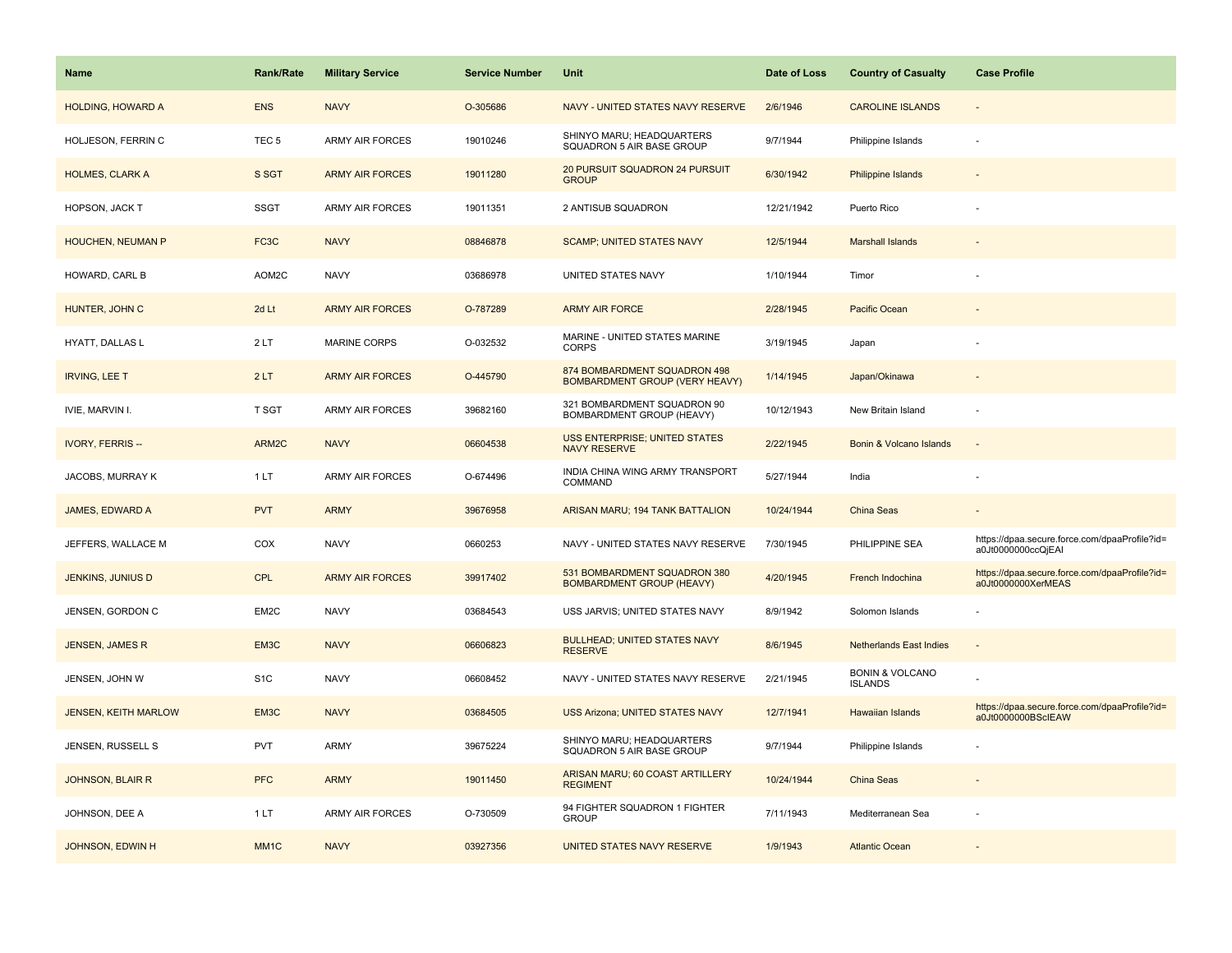| <b>Name</b>             | <b>Rank/Rate</b> | <b>Military Service</b> | <b>Service Number</b> | Unit                                                                | Date of Loss | <b>Country of Casualty</b>                   | <b>Case Profile</b>                                                 |
|-------------------------|------------------|-------------------------|-----------------------|---------------------------------------------------------------------|--------------|----------------------------------------------|---------------------------------------------------------------------|
| JOHNSON, FRANK A        | PFC              | ARMY                    | 39906712              | HMT Rohna; 853 ENGINEERS BATTALION<br>(AVIATION)                    | 11/26/1943   | Mediterranean Sea                            | https://dpaa.secure.force.com/dpaaProfile?id=<br>a0Jt0000000XjaREAS |
| JOHNSON, LEO W          | <b>SGT</b>       | <b>ARMY</b>             | 39682429              | <b>83 CHEMICAL BATTALION</b>                                        | 1/26/1944    | North Sea or Tyrrhenian<br>Sea               |                                                                     |
| JOHNSON, MELVIN J       | 1LT              | <b>ARMY AIR FORCES</b>  | O-749695              | 66 BOMBARDMENT SQUADRON 44<br>BOMBARDMENT GROUP (HEAVY)             | 3/27/1944    | France                                       |                                                                     |
| JOHNSON, PERRY L        | Y <sub>3</sub> C | <b>NAVY</b>             | 03687521              | <b>NAVY - UNITED STATES NAVY</b>                                    | 6/16/1945    | <b>RYUKYUS ISLANDS</b>                       |                                                                     |
| JOHNSON, THOMAS D       | S <sub>2</sub> C | <b>NAVY</b>             | 09645347              | NAVY - UNITED STATES NAVY RESERVE                                   | 2/21/1945    | <b>BONIN &amp; VOLCANO</b><br><b>ISLANDS</b> |                                                                     |
| JONES, CLEVE R.         | <b>CAPT</b>      | <b>ARMY AIR FORCES</b>  | O-428828              | 80 FIGHTER SQUADRON 8 FIGHTER<br><b>GROUP</b>                       | 7/23/1943    | <b>New Guinea</b>                            |                                                                     |
| JONES, ERNEST A         | MM1C             | <b>NAVY</b>             | 03682666              | Pillsbury; UNITED STATES NAVY                                       | 3/1/1942     | Indian Ocean                                 |                                                                     |
| JONES, GLENN W          | <b>T SGT</b>     | <b>ARMY AIR FORCES</b>  | 19172637              | <b>AIR CORPS</b>                                                    | 6/6/1945     | <b>Marshall Islands</b>                      |                                                                     |
| JONES, PAUL ROBERT      | PFC              | <b>MARINE CORPS</b>     | 00297917              | MARINE - UNITED STATES MARINE<br><b>CORPS</b>                       | 10/24/1944   | Pacific Ocean                                |                                                                     |
| JUSTET, VANCE --        | <b>PFC</b>       | <b>ARMY</b>             | 39912350              | 169 INFANTRY 43 DIVISION                                            | 1/18/1945    | Philippine Islands                           |                                                                     |
| KALINOWSKI, HENRY --    | <b>PVT</b>       | <b>MARINE CORPS</b>     | 00307228              | MARINE - UNITED STATES MARINE<br><b>CORPS</b>                       | 12/7/1941    | Hawaiian Islands                             | https://dpaa.secure.force.com/dpaaProfile?id=<br>a0Jt00000004pQ8EAI |
| <b>KEEN, WESTON KAY</b> | S SGT            | <b>ARMY AIR FORCES</b>  | 19116376              | 741 BOMBARDMENT SQUADRON 455<br><b>BOMBARDMENT GROUP (HEAVY)</b>    | 5/24/1944    | <b>Adriatic Sea</b>                          |                                                                     |
| KEITH, JOHN A           | S <sub>1</sub> C | <b>NAVY</b>             | 08847439              | NAVY - UNITED STATES NAVY RESERVE                                   | 2/21/1945    | <b>BONIN &amp; VOLCANO</b><br><b>ISLANDS</b> |                                                                     |
| KILLPACK, REECE --      | <b>CAPT</b>      | <b>ARMY AIR FORCES</b>  | O-428961              | 60 BOMBARDMENT SQUADRON 39<br><b>BOMBARDMENT GROUP (VERY HEAVY)</b> | 5/29/1945    | Japan/Okinawa                                |                                                                     |
| KING, WILLIAM C.        | 2LT              | <b>ARMY AIR FORCES</b>  | O-519842              | 508 BOMBARDMENT SQUADRON 351<br>BOMBARDMENT GROUP (HEAVY)           | 6/28/1943    | France                                       |                                                                     |
| <b>KITCHEN, GLEN W</b>  | LT/JG/           | <b>NAVY</b>             | O-124805              | UNITED STATES NAVY RESERVE                                          | 1/7/1944     | <b>New Britain Island</b>                    | https://dpaa.secure.force.com/dpaaProfile?id=<br>a0Jt000001GGCSyEAP |
| KNOWLES, DEYON FRANTZ   | S <sub>2</sub> C | <b>NAVY</b>             | 06603742              | USS PRESTON; UNITED STATES NAVY<br><b>RESERVE</b>                   | 11/15/1942   | Solomon Islands                              |                                                                     |
| LADD, KENNETH G         | <b>CAPT</b>      | <b>ARMY AIR FORCES</b>  | O-732277              | 36 FIGHTER SQUADRON 8 FIGHTER<br><b>GROUP</b>                       | 10/14/1944   | <b>Borneo</b>                                |                                                                     |
| LAMB, LAWRENCE L        | PFC              | <b>ARMY</b>             | 19034045              | SHINYO MARU; 228 SIGNAL<br>OPERATIONS COMPANY                       | 9/7/1944     | Philippine Islands                           |                                                                     |
| LAMBERT, JOHN W         | S <sub>1C</sub>  | <b>NAVY</b>             | 03686183              | NITTA MARU; UNITED STATES NAVY                                      | 1/23/1942    | China Seas                                   |                                                                     |
| LAMBSON, WILLIAM S      | <b>T SGT</b>     | <b>ARMY AIR FORCES</b>  | 39829508              | 413 BOMBARDMENT SQUADRON 96<br>BOMBARDMENT GROUP (HEAVY)            | 9/23/1943    | France                                       |                                                                     |
| LANDES, ROBERT JELLISON | <b>ENS</b>       | <b>NAVY</b>             | O-314645              | REID; UNITED STATES NAVY RESERVE                                    | 12/11/1944   | Philippine Islands                           |                                                                     |
| LANEY, JACK R.          | S SGT            | <b>ARMY AIR FORCES</b>  | 19171353              | <b>ARMY AIR FORCE</b>                                               | 7/5/1946     | Burma                                        |                                                                     |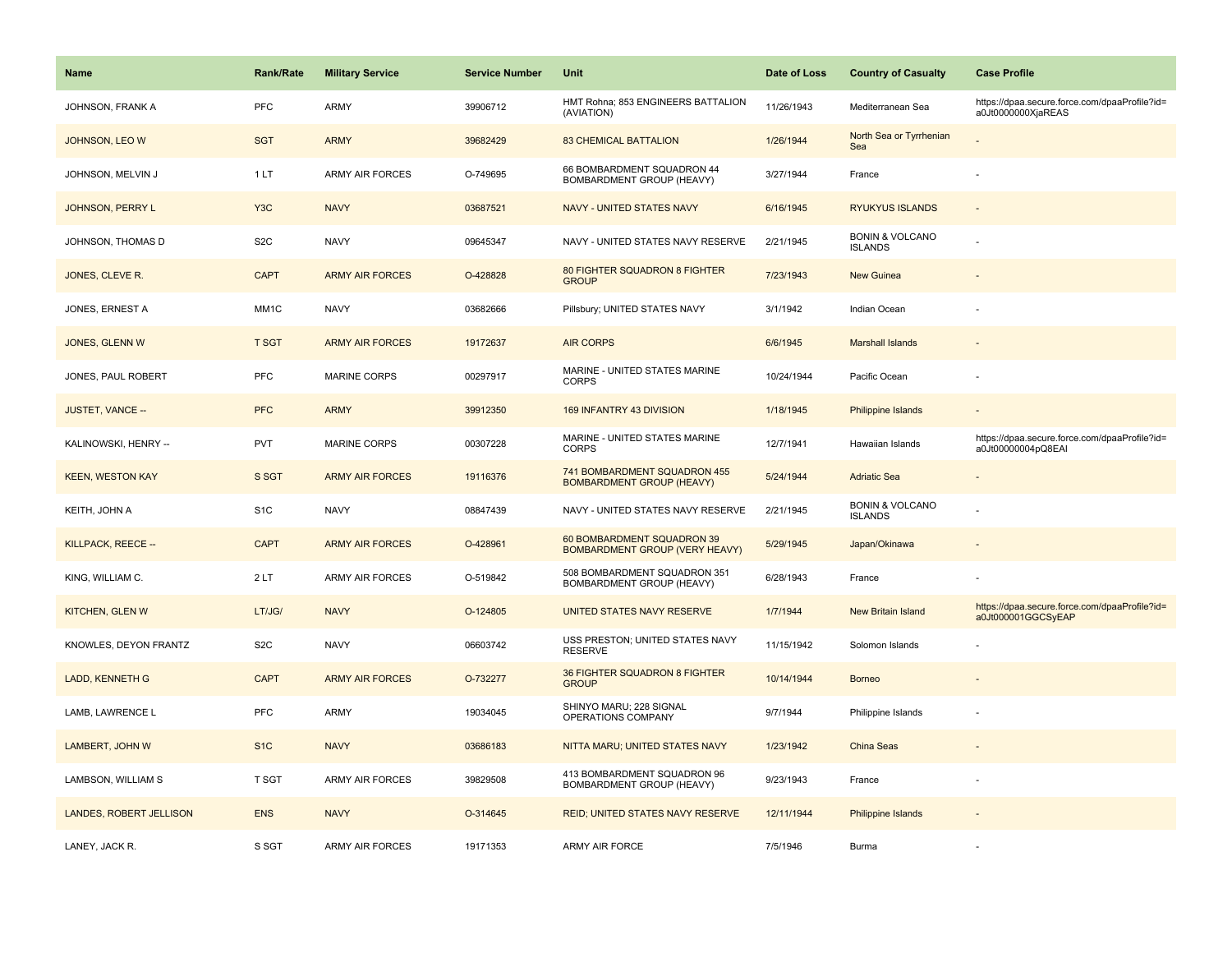| <b>Name</b>                 | <b>Rank/Rate</b> | <b>Military Service</b> | <b>Service Number</b> | Unit                                                             | Date of Loss | <b>Country of Casualty</b>     | <b>Case Profile</b>                                                 |
|-----------------------------|------------------|-------------------------|-----------------------|------------------------------------------------------------------|--------------|--------------------------------|---------------------------------------------------------------------|
| <b>LANIER, RAYMOND K</b>    | <b>PVT</b>       | <b>ARMY</b>             | 39906559              | HMT Rohna; 853 ENGINEERS BATTALION<br>(AVIATION)                 | 11/26/1943   | Mediterranean Sea              | https://dpaa.secure.force.com/dpaaProfile?id=<br>a0Jt0000000XjlwEAK |
| LANNING, CHARLES P          | SGT              | <b>ARMY AIR FORCES</b>  | 19011863              | 4 PHOTO SQUADRON 1 MAP GROUP                                     | 6/8/1943     | Brazil                         |                                                                     |
| <b>LAPACEK, WILLIAM A</b>   | <b>PFC</b>       | <b>MARINE CORPS</b>     | 00383768              | MARINE - UNITED STATES MARINE<br><b>CORPS</b>                    | 2/19/1945    | Bonin & Volcano Islands        |                                                                     |
| LARSON, WILLARD R           | 2LT              | <b>ARMY AIR FORCES</b>  | O-685251              | 734 BOMBARDMENT SQUADRON 453<br>BOMBARDMENT GROUP (HEAVY)        | 4/29/1944    | North Sea or Tyrrhenian<br>Sea |                                                                     |
| LEARY, ALVIN R              | <b>PFC</b>       | <b>ARMY</b>             | 39829930              | HMT Rohna; 44 SURGEON HOSPITAL                                   | 11/26/1943   | Mediterranean Sea              |                                                                     |
| LEE, DANIEL STUART          | S <sub>1</sub> C | <b>NAVY</b>             | 06600321              | UNITED STATES NAVY RESERVE                                       | 10/9/1942    | Solomon Islands                |                                                                     |
| LEVERIDGE, SELDON           | <b>PFC</b>       | <b>MARINE CORPS</b>     | 323763                | <b>MARINE - UNITED STATES MARINE</b><br><b>CORPS</b>             | 11/22/1943   | <b>Gilbert Islands</b>         | https://dpaa.secure.force.com/dpaaProfile?id=<br>a0Jt0000000LITiEAK |
| LIND, FARRIS R              | AMM3C            | <b>NAVY</b>             | 08847730              | ST. LO; UNITED STATES NAVY RESERVE                               | 10/25/1944   | Philippine Sea                 |                                                                     |
| <b>LOMAX, GLENN C</b>       | S <sub>2</sub> C | <b>NAVY</b>             | 06607102              | <b>MONAGHAN; UNITED STATES NAVY</b><br><b>RESERVE</b>            | 12/18/1944   | <b>Philippine Sea</b>          |                                                                     |
| LOWER, WILLIAM D            | S SGT            | <b>ARMY AIR FORCES</b>  | 39905555              | 874 BOMBARDMENT SQUADRON 498<br>BOMBARDMENT GROUP (VERY HEAVY)   | 6/5/1945     | Japan/Okinawa                  |                                                                     |
| <b>LUCKEY, RONALD T</b>     | <b>SGT</b>       | <b>ARMY AIR FORCES</b>  | 06915891              | 20 PURSUIT SQUADRON 24 PURSUIT<br><b>GROUP</b>                   | 7/22/1942    | Philippine Islands             | https://dpaa.secure.force.com/dpaaProfile?id=<br>a0Jt0000000LlisEAC |
| LUDDINGTON, JACK F          | 2LT              | <b>ARMY AIR FORCES</b>  | O-755978              | 432 FIGHTER SQUADRON 475 FIGHTER<br><b>GROUP</b>                 | 1/23/1946    | New Guinea                     |                                                                     |
| <b>LUDDINGTON, LLOYD F</b>  | 2LT              | <b>ARMY AIR FORCES</b>  | O-726653              | 97 FIGHTER SQUADRON 82 FIGHTER<br><b>GROUP</b>                   | 1/21/1943    | Mediterranean Sea              |                                                                     |
| LUKE, FRED S                | T SGT            | <b>ARMY AIR FORCES</b>  | 19011348              | 301 BOMBARDMENT GROUP (HEAVY),<br>353 BOMBARDMENT SQUADRON       | 7/27/1943    | North Sea or Tyrrhenian<br>Sea |                                                                     |
| LUND, DILWORTH P            | <b>PVT</b>       | <b>ARMY AIR FORCES</b>  | 39901632              | 408 BOMBARDMENT SQUADRON 22<br><b>BOMBARDMENT GROUP (HEAVY)</b>  | 6/9/1944     | Caroline Islands               |                                                                     |
| LUNDGREN, LAWRENCE W        | S <sub>1</sub> C | <b>NAVY</b>             | 06607456              | SNOOK; UNITED STATES NAVY<br><b>RESERVE</b>                      | 5/5/1945     | China Seas                     |                                                                     |
| LYNCH, LEO T                | <b>SGT</b>       | <b>ARMY AIR FORCES</b>  | 19209722              | 548 BOMBARDMENT SQUADRON 385<br><b>BOMBARDMENT GROUP (HEAVY)</b> | 4/4/1945     | North Sea or Tyrrhenian<br>Sea |                                                                     |
| LYTHGOE, JAY J              | S <sub>2</sub> C | <b>NAVY</b>             | 06605213              | USS LISCOME BAY; UNITED STATES<br>NAVY RESERVE                   | 11/24/1943   | Gilbert Islands                |                                                                     |
| <b>MACFARLANE, HUBERT W</b> | <b>PVT</b>       | <b>ARMY</b>             | 39829989              | <b>USAT DORCHESTER; MEDICAL</b><br><b>DEPARTMENT</b>             | 2/3/1943     | Greenland                      |                                                                     |
| MADRID, ROBERT L.           | 2LT              | ARMY AIR FORCES         | O-660878              | 427 BOMBARDMENT SQUADRON 303<br>BOMBARDMENT GROUP (HEAVY)        | 1/3/1943     | France                         |                                                                     |
| <b>MADSEN, KEITH T</b>      | F <sub>2C</sub>  | <b>NAVY</b>             | 06608173              | Mount Hood; UNITED STATES NAVY<br><b>RESERVE</b>                 | 11/10/1944   | <b>Admiralty Islands</b>       | https://dpaa.secure.force.com/dpaaProfile?id=<br>a0Jt0000000XfzYEAS |
| MAHER, PATRICK J            | 2LT              | ARMY AIR FORCES         | O-730551              | 429 BOMBARDMENT SQUADRON 2<br>BOMBARDMENT GROUP (HEAVY)          | 7/8/1943     | Mediterranean Sea              |                                                                     |
| MANCINA, JOHN --            | <b>T SGT</b>     | <b>ARMY AIR FORCES</b>  | 39829787              | 339 BOMBARDMENT SQUADRON 96<br><b>BOMBARDMENT GROUP (HEAVY)</b>  | 12/16/1943   | North Sea or Tyrrhenian<br>Sea |                                                                     |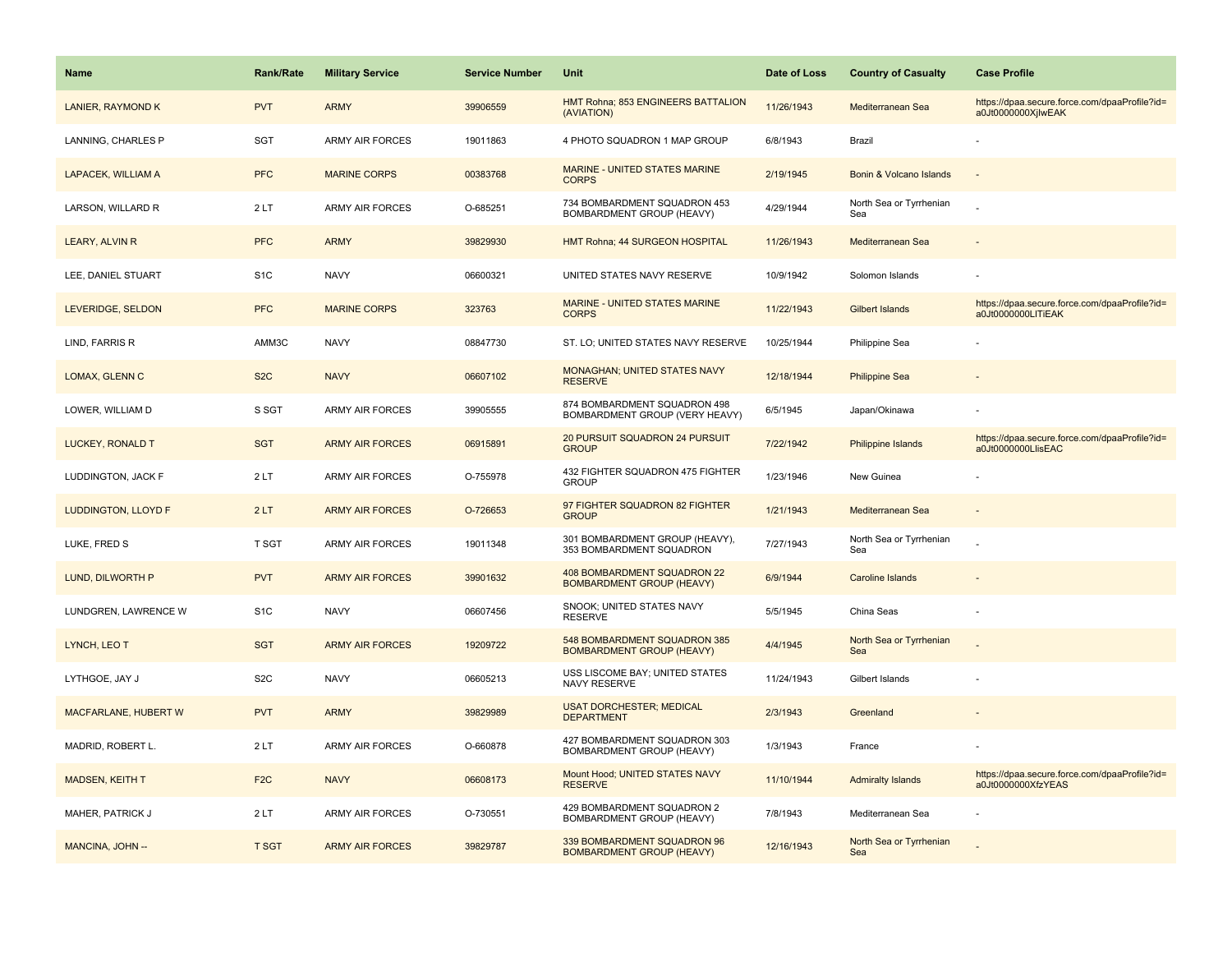| <b>Name</b>                 | <b>Rank/Rate</b>  | <b>Military Service</b> | <b>Service Number</b> | Unit                                                             | Date of Loss | <b>Country of Casualty</b>     | <b>Case Profile</b>                                                 |
|-----------------------------|-------------------|-------------------------|-----------------------|------------------------------------------------------------------|--------------|--------------------------------|---------------------------------------------------------------------|
| MANGEL, MILO B              | S SGT             | <b>ARMY AIR FORCES</b>  | 06574293              | 3 PURSUIT SQUADRON 24 PURSUIT<br><b>GROUP</b>                    | 7/12/1942    | Philippine Islands             | https://dpaa.secure.force.com/dpaaProfile?id=<br>a0Jt0000000LlfKEAS |
| <b>MARINICH, STEVE MATT</b> | COX               | <b>NAVY</b>             | 03684884              | <b>USS Arizona; UNITED STATES NAVY</b>                           | 12/7/1941    | <b>Hawaiian Islands</b>        | https://dpaa.secure.force.com/dpaaProfile?id=<br>a0Jt0000000BSVMEA4 |
| MAYHEW, RALPH A             | <b>ENS</b>        | <b>NAVY</b>             | O-325843              | USS SALVO ISLAND (CVE-78); UNITED<br>STATES NAVY RESERVE         | 10/24/1944   | Philippine Sea                 |                                                                     |
| <b>MCBRIDE, BLAINE R</b>    | Pvt               | <b>ARMY</b>             | 19010876              | ARISAN MARU; 60 COAST ARTILLERY<br><b>REGIMENT</b>               | 10/24/1944   | China Seas                     | https://dpaa.secure.force.com/dpaaProfile?id=<br>a0Jt000001GGCT8EAP |
| MCCARTHY, JOSEPH L          | CAPT              | <b>ARMY</b>             | O-250077              | ARMY - 59 COAST ARTILLERY<br><b>REGIMENT</b>                     | 1/9/1945     | <b>FORMOSA</b>                 | https://dpaa.secure.force.com/dpaaProfile?id=<br>a0Jt0000000cdQ1EAI |
| <b>MCDERMAID, ALLEN E</b>   | SEA1              | <b>NAVY</b>             | 06603437              | UNITED STATES NAVY RESERVE                                       | 3/9/1943     | North Atlantic Ocean           |                                                                     |
| MCGARY, ARTHUR L            | RM3               | <b>NAVY</b>             | 06606998              | MORRISON; UNITED STATES NAVY<br><b>RESERVE</b>                   | 5/4/1945     | Ryukyus Islands                |                                                                     |
| <b>MCGRATH, MARTIN W</b>    | Pvt               | <b>ARMY</b>             | 39676375              | <b>192 TANK BATTALION</b>                                        | 2/1/1946     | Philippine Islands             |                                                                     |
| MCLEAN, ROBERT W            | Bkr2c             | <b>NAVY</b>             | 03684545              | UNITED STATES NAVY                                               | 3/1/1942     | Indian Ocean                   |                                                                     |
| <b>MCMINN, RICHARD D</b>    | Capt              | <b>ARMY AIR FORCES</b>  | O-885135              | 334 FIGHTER SQUADRON 4 FIGHTER<br><b>GROUP</b>                   | 4/16/1944    | North Sea or Tyrrhenian<br>Sea |                                                                     |
| MCMULLIN, MARK D            | SEA1              | <b>NAVY</b>             | 03684979              | UNITED STATES NAVY                                               | 3/1/1942     | Java                           |                                                                     |
| MCNAMARA, JAY V             | S Sgt             | <b>ARMY AIR FORCES</b>  | 39927065              | 372 BOMBARDMENT SQUADRON 307<br><b>BOMBARDMENT GROUP (HEAVY)</b> | 8/1/1945     | Celebes                        |                                                                     |
| MCPHIE, DONALD A            | <b>LTJG</b>       | <b>NAVY</b>             | O-290502              | FRANKLIN; UNITED STATES NAVY<br><b>RESERVE</b>                   | 10/25/1944   | Philippine Islands             |                                                                     |
| MENARY, JACK R              | <b>PVT</b>        | <b>ARMY</b>             | 19011212              | 30 BOMBARDMENT SQUADRON 19<br><b>BOMBARDMENT GROUP (HEAVY)</b>   | 2/1/1946     | <b>Philippine Islands</b>      |                                                                     |
| MENDENHALL, DEAN W          | 2LT               | <b>ARMY AIR FORCES</b>  | O-724796              | ARMY AIR FORCE                                                   | 10/16/1942   | Aleutian Islands               |                                                                     |
| <b>MENDENHALL, GORDON C</b> | SF <sub>3</sub> C | <b>NAVY</b>             | 08848116              | ST. LO; UNITED STATES NAVY RESERVE                               | 10/25/1944   | <b>Philippine Sea</b>          |                                                                     |
| MERRILL, HOWARD DEAL        | <b>ENS</b>        | <b>NAVY</b>             | 085057                | USS Arizona; UNITED STATES NAVY                                  | 12/7/1941    | Hawaiian Islands               | https://dpaa.secure.force.com/dpaaProfile?id=<br>a0Jt00000004oJ6EAI |
| MIKKELSON, JOHN M           | S SGT             | <b>ARMY AIR FORCES</b>  | 39829423              | 322 BOMBARDMENT SQUADRON 91<br><b>BOMBARDMENT GROUP (HEAVY)</b>  | 6/28/1943    | France                         |                                                                     |
| MILLER, EUGENE PARKER       | <b>PVT</b>        | <b>MARINE CORPS</b>     | 00415046              | MARINE - UNITED STATES MARINE<br><b>CORPS</b>                    | 11/22/1944   | <b>GILBERT ISLANDS</b>         | https://dpaa.secure.force.com/dpaaProfile?id=<br>a0Jt0000000Lm0rEAC |
| MILLER, MARLOW J            | FLT O             | <b>ARMY AIR FORCES</b>  | T-000117              | 415 BOMBARDMENT SQUADRON 98<br><b>BOMBARDMENT GROUP (HEAVY)</b>  | 5/11/1943    | Mediterranean Sea              |                                                                     |
| MILLIS, ROBERT S            | <b>CEM</b>        | <b>NAVY</b>             | 03683052              | HERRING; UNITED STATES NAVY                                      | 7/5/1944     | Kurile Islands                 |                                                                     |
| MILNER, CLARENCE J          | <b>ENS</b>        | <b>NAVY</b>             | O-329570              | UNITED STATES NAVY RESERVE                                       | 5/6/1945     | China Seas                     |                                                                     |
| MITCHELL, HAROLD --         | F <sub>2</sub> C  | <b>NAVY</b>             | 03686119              | UNITED STATES NAVY                                               | 6/6/1942     | Midway Island                  |                                                                     |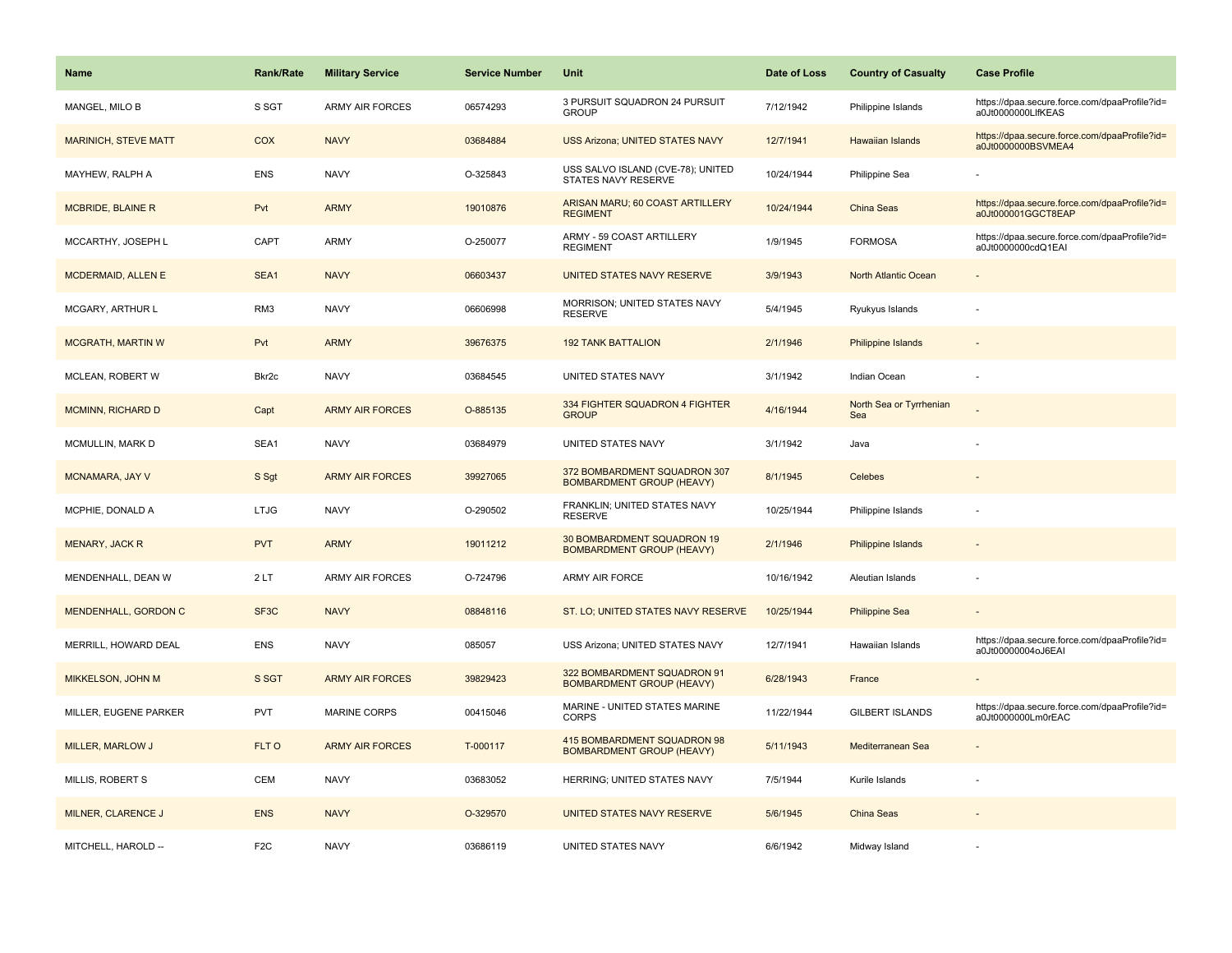| Name                     | <b>Rank/Rate</b>   | <b>Military Service</b> | <b>Service Number</b> | Unit                                                              | Date of Loss | <b>Country of Casualty</b>     | <b>Case Profile</b>                                                 |
|--------------------------|--------------------|-------------------------|-----------------------|-------------------------------------------------------------------|--------------|--------------------------------|---------------------------------------------------------------------|
| <b>MORA, JOSE R</b>      | S <sub>1</sub> C   | <b>NAVY</b>             | 03685713              | USS HELENA; UNITED STATES NAVY                                    | 7/6/1943     | Solomon Islands                |                                                                     |
| MORRIS, WESLEY J         | ARM3C              | <b>NAVY</b>             | 06604228              | USS BUNKER HILL; UNITED STATES<br>NAVY RESERVE                    | 2/2/1944     | Pacific Ocean                  |                                                                     |
| <b>NAYLOR, WILLIAM P</b> | FLT O              | <b>ARMY AIR FORCES</b>  | T-002383              | 97 BOMBARDMENT SQUADRON 47<br><b>BOMBARDMENT GROUP (LIGHT)</b>    | 2/22/1945    | Mediterranean Sea              |                                                                     |
| NEBEL, ALMA REX          | CPL                | <b>MARINE CORPS</b>     | 00281171              | MARINE - UNITED STATES MARINE<br><b>CORPS</b>                     | 2/28/1942    | Java                           |                                                                     |
| <b>NELSON, DEAN</b>      | TEC <sub>5</sub>   | <b>ARMY</b>             | 39916135              | <b>MATHEW P DEADY; 796 ENGINEERS</b><br><b>FORESTRY BATTALION</b> | 11/3/1944    | Philippine Islands             |                                                                     |
| NELSON, DOUGLAS O        | <b>PFC</b>         | ARMY                    | 39906592              | HMT Rohna; 853 ENGINEERS BATTALION<br>(AVIATION)                  | 11/26/1943   | Mediterranean Sea              |                                                                     |
| <b>NELSON, HAROLD E</b>  | 2LT                | <b>ARMY AIR FORCES</b>  | O-1825246             | 855 BOMBARDMENT SQUADRON 491<br><b>BOMBARDMENT GROUP (HEAVY)</b>  | 3/30/1945    | North Sea or Tyrrhenian<br>Sea |                                                                     |
| NELSON, HARRY W          | ARM1C              | <b>NAVY</b>             | 03820250              | UNITED STATES NAVY                                                | 6/4/1942     | Midway Island                  |                                                                     |
| <b>NELSON, NORRIS A</b>  | 1LT                | <b>ARMY AIR FORCES</b>  | O-663302              | 424 BOMBARDMENT SQUADRON 307<br><b>BOMBARDMENT GROUP (HEAVY)</b>  | 11/14/1943   | Solomon Islands                | https://dpaa.secure.force.com/dpaaProfile?id=<br>a0Jt000001nzaSwEAI |
| NICHOLL, JOSEPH J        | WT2C               | <b>NAVY</b>             | 03684012              | Pillsbury; UNITED STATES NAVY                                     | 3/1/1942     | Indian Ocean                   |                                                                     |
| NIELSEN, FLOYD THEADORE  | CM <sub>3</sub> C  | <b>NAVY</b>             | 03684877              | <b>USS Arizona; UNITED STATES NAVY</b>                            | 12/7/1941    | <b>Hawaiian Islands</b>        | https://dpaa.secure.force.com/dpaaProfile?id=<br>a0Jt000000mpmCIEAI |
| NIELSEN, LESTER R        | MM <sub>2</sub> C  | <b>NAVY</b>             | 03683796              | PECOS; UNITED STATES NAVY                                         | 3/1/1942     | Java                           |                                                                     |
| NIELSON, CLAIR L         | 2LT                | <b>ARMY AIR FORCES</b>  | O-778226              | <b>24 FIGHTER SQUADRON</b>                                        | 4/21/1945    | Caribbean Sea                  |                                                                     |
| NORDSTROM, LAYNE --      | <b>PFC</b>         | <b>MARINE CORPS</b>     | 00301383              | MARINE - UNITED STATES MARINE<br>CORPS                            | 5/8/1942     | Coral Sea                      |                                                                     |
| <b>OLSEN, SHERWIN W</b>  | <b>PFC</b>         | <b>ARMY</b>             | 39911002              | 109 INFANTRY 28 DIVISION                                          | 12/22/1944   | Germany                        |                                                                     |
| OLSON, KENNETH S         | LT COL             | ARMY                    | O-012420              | HEADQUARTERS VISAYAN-MINDANAO<br><b>FORCE</b>                     | 1/24/1945    | China Seas                     |                                                                     |
| ORAM, ORLUFF --          | F <sub>1C</sub>    | <b>NAVY</b>             | 03685372              | USS MONSSEN; UNITED STATES NAVY                                   | 11/13/1942   | Solomon Islands                |                                                                     |
| OSBORN, LYNN HUGHES      | SGT                | MARINE CORPS            | 00311218              | MARINE - UNITED STATES MARINE<br><b>CORPS</b>                     | 11/21/1943   | <b>GILBERT ISLANDS</b>         | https://dpaa.secure.force.com/dpaaProfile?id=<br>a0Jt0000000LlhzEAC |
| <b>OSTENSON, JACK N.</b> | S Sgt              | <b>ARMY AIR FORCES</b>  | 6569189               | 68 BOMBARDMENT SQUADRON 44<br><b>BOMBARDMENT GROUP (HEAVY)</b>    | 1/21/1944    | France                         | https://dpaa.secure.force.com/dpaaProfile?id=<br>a0Jt000000n9XA8EAM |
| PACKER, RICHARD STANLEY  | <b>PFC</b>         | <b>MARINE CORPS</b>     | 00301448              | MARINE - UNITED STATES MARINE<br><b>CORPS</b>                     | 1/24/1945    | Philippine Islands             | https://dpaa.secure.force.com/dpaaProfile?id=<br>a0Jt000001CWRTCEA5 |
| PAGE, GLEN C             | TM <sub>1</sub> C  | <b>NAVY</b>             | 06601470              | <b>SNOOK: UNITED STATES NAVY</b><br><b>RESERVE</b>                | 5/5/1945     | China Seas                     |                                                                     |
| PAGE, JOHN Q             | MOMM <sub>2C</sub> | <b>NAVY</b>             | 06604401              | LST-342; UNITED STATES NAVY<br><b>RESERVE</b>                     | 7/18/1943    | Solomon Islands                |                                                                     |
| PALLESEN, WILLIAM E      | <b>PFC</b>         | <b>MARINE CORPS</b>     | 00336074              | MARINE - UNITED STATES MARINE<br><b>CORPS</b>                     | 10/16/1942   | <b>Gilbert Islands</b>         |                                                                     |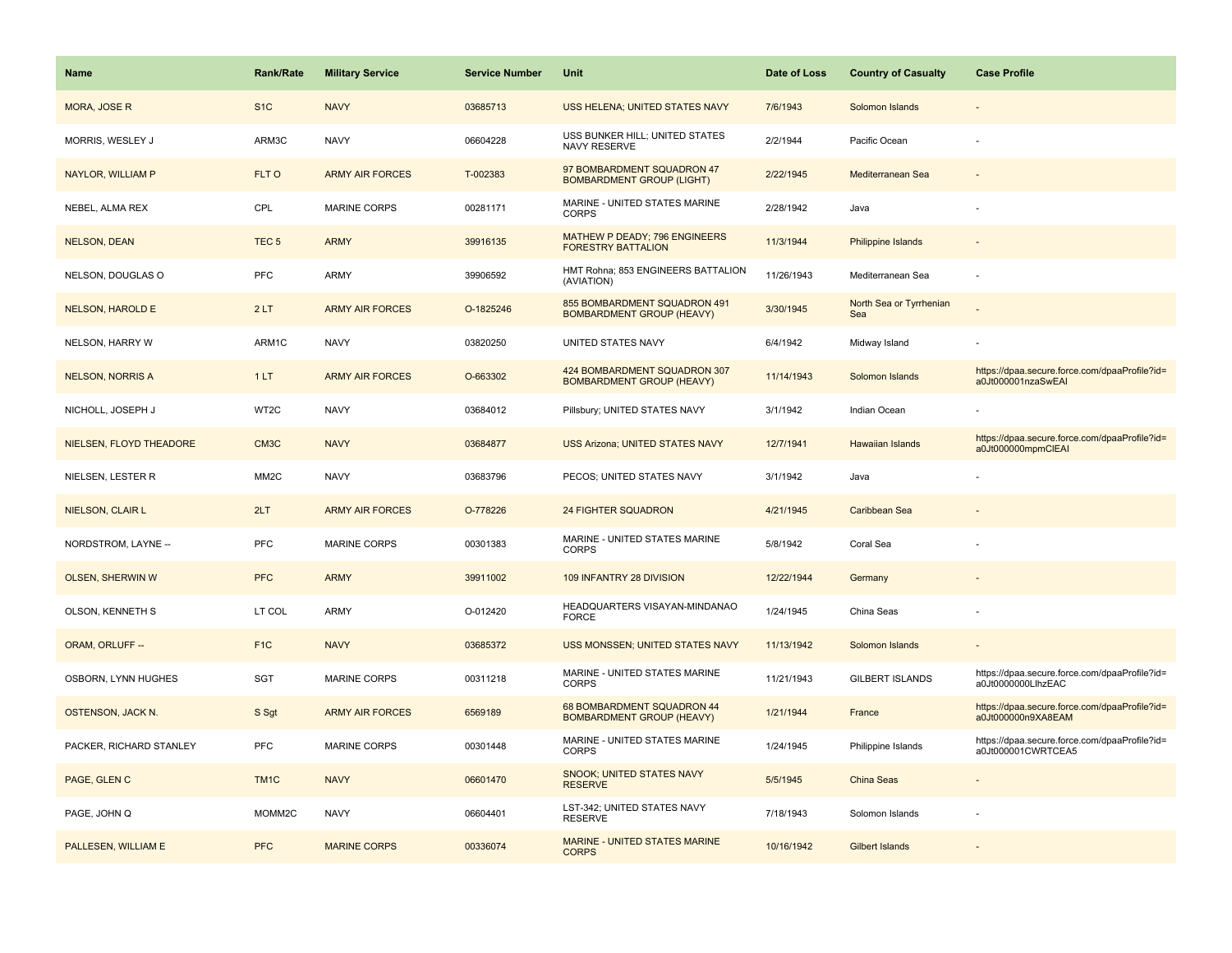| Name                     | <b>Rank/Rate</b>  | <b>Military Service</b> | <b>Service Number</b> | Unit                                                              | Date of Loss | <b>Country of Casualty</b>            | <b>Case Profile</b>                                                 |
|--------------------------|-------------------|-------------------------|-----------------------|-------------------------------------------------------------------|--------------|---------------------------------------|---------------------------------------------------------------------|
| PARKER, CREEDE M         | <b>PVT</b>        | ARMY                    | 39919220              | 306 FIELD ARTILLERY BATTALION 77<br><b>DIVISION</b>               | 1/1/1945     | Philippine Islands                    |                                                                     |
| PARKER, RONALD H         | <b>T SGT</b>      | <b>ARMY AIR FORCES</b>  | 39680595              | 32 PHOTO RECONNAISSANCE<br><b>SQUADRON</b>                        | 4/20/1944    | Mediterranean Sea                     |                                                                     |
| PARRY, ERNEST R          | S SGT             | ARMY                    | 19010317              | SHINYO MARU; 2 QUARTERMASTER<br>COMPANY (AVIATION)                | 9/7/1944     | Philippine Islands                    |                                                                     |
| <b>PATTEN, KENNETH B</b> | S <sub>1</sub> C  | <b>NAVY</b>             | 03684293              | USS HOUSTON (CA-30); UNITED STATES<br><b>NAVY</b>                 | 3/1/1942     | Java                                  |                                                                     |
| PEART, WILLIAM M         | EM <sub>1</sub> C | <b>NAVY</b>             | 03684659              | BULLHEAD; UNITED STATES NAVY                                      | 8/6/1945     | Netherlands East Indies               |                                                                     |
| PECK, GORDON H           | <b>CAPT</b>       | <b>ARMY</b>             | O-357893              | ARISAN MARU; FIELD ARTILLERY                                      | 10/24/1944   | China Seas                            |                                                                     |
| PETERSEN, DONALD K       | PFC               | ARMY                    | 39918975              | 5 REGIMENT 1 CAVALRY DIVISION                                     | 2/3/1945     | Philippine Islands                    |                                                                     |
| PETERSEN, LESTER J       | 2LT               | <b>ARMY</b>             | O-890112              | ARMY - FILIPINO MOTOR TRANSPORT<br><b>DEPOT</b>                   | 4/30/1942    | PHILIPPINE ISLANDS                    | https://dpaa.secure.force.com/dpaaProfile?id=<br>a0Jt000001nzX0iEAE |
| PETERSEN, RICHARD HERMAL | LT /JG/           | <b>NAVY</b>             | O-165839              | TULLIBEE; UNITED STATES NAVY                                      | 3/26/1944    | Caroline Islands                      |                                                                     |
| PETERSON, ALBERT D       | TEC <sub>5</sub>  | <b>ARMY</b>             | 19104311              | 682 ORDNANCE AMMUNITION COMPANY                                   | 9/7/1944     | France                                | https://dpaa.secure.force.com/dpaaProfile?id=<br>a0Jt000001nzSLNEA2 |
| PETERSON, MORLEY D       | PFC               | ARMY                    | 39906759              | HMT Rohna; 853 ENGINEERS BATTALION<br>(AVIATION)                  | 11/26/1943   | Mediterranean Sea                     |                                                                     |
| PETTEY, HAROLD A         | 2LT               | <b>ARMY AIR FORCES</b>  | O-749308              | 499 BOMBARDMENT SQUADRON 345<br><b>BOMBARDMENT GROUP (MEDIUM)</b> | 2/12/1946    | <b>New Guinea</b>                     |                                                                     |
| PHILLIPS, ELVIN L.       | SGT               | <b>ARMY AIR FORCES</b>  | 19011888              | 66 BOMBARDMENT SQUADRON 44<br>BOMBARDMENT GROUP (HEAVY)           | 8/1/1943     | Rumania                               | https://dpaa.secure.force.com/dpaaProfile?id=<br>a0Jt000001EhNpKEAV |
| PICKUP, MERLE L          | <b>CPL</b>        | <b>ARMY AIR FORCES</b>  | 39832953              | 373 BOMBARDMENT SQUADRON 308<br><b>BOMBARDMENT GROUP (HEAVY)</b>  | 5/25/1944    | India                                 | https://dpaa.secure.force.com/dpaaProfile?id=<br>a0Jt0000000XerkEAC |
| PIDGEON, JACK P          | S SGT             | <b>ARMY</b>             | 39103324              | ARMY - 161 INFANTRY 25 DIVISION                                   | 3/30/1945    | PHILIPPINE ISLANDS                    |                                                                     |
| PIKE, LEONARD BRUCE      | <b>CPL</b>        | <b>MARINE CORPS</b>     | 00346936              | <b>MARINE - UNITED STATES MARINE</b><br><b>CORPS</b>              | 1/17/1944    | <b>New Britain Island</b>             |                                                                     |
| POLVE, LAMAR V           | PFC               | ARMY                    | 06591445              | SHINYO MARU; 89 QUARTERMASTER<br><b>BATTALION</b>                 | 9/7/1944     | Philippine Islands                    |                                                                     |
| POMERANCE, SHERMAN --    | LT /JG/           | <b>NAVY</b>             | O-187647              | <b>BUSH; UNITED STATES NAVY RESERVE</b>                           | 4/6/1945     | China Seas                            |                                                                     |
| POULTON, DONALD G        | 2LT               | <b>ARMY AIR FORCES</b>  | O-726817              | 58 BOMBARDMENT SQUADRON (LIGHT)                                   | 10/13/1942   | Hawaiian Islands                      |                                                                     |
| POULTON, GLENN E         | <b>SGT</b>        | <b>ARMY</b>             | 19153165              | SS Leopoldville; 262 INFANTRY 66<br><b>DIVISION</b>               | 12/24/1944   | <b>English Channel</b>                |                                                                     |
| PROTOPAPPAS, CD          | T SGT             | ARMY                    | 39932630              | <b>DEML</b>                                                       | 6/1/1946     | North Sea or Tyrrhenian<br>Sea        |                                                                     |
| PULLMAN, LEROY M         | 1LT               | <b>ARMY AIR FORCES</b>  | O-743205              | 27 BOMBARDMENT SQUADRON 30<br><b>BOMBARDMENT GROUP (HEAVY)</b>    | 12/27/1943   | <b>Marshall Islands</b>               |                                                                     |
| PURDY, JOHN MILTON       | CQM               | <b>NAVY</b>             | 03682397              | USS VIREO; UNITED STATES NAVY                                     | 10/15/1942   | Pacific Ocean: North<br>American Area |                                                                     |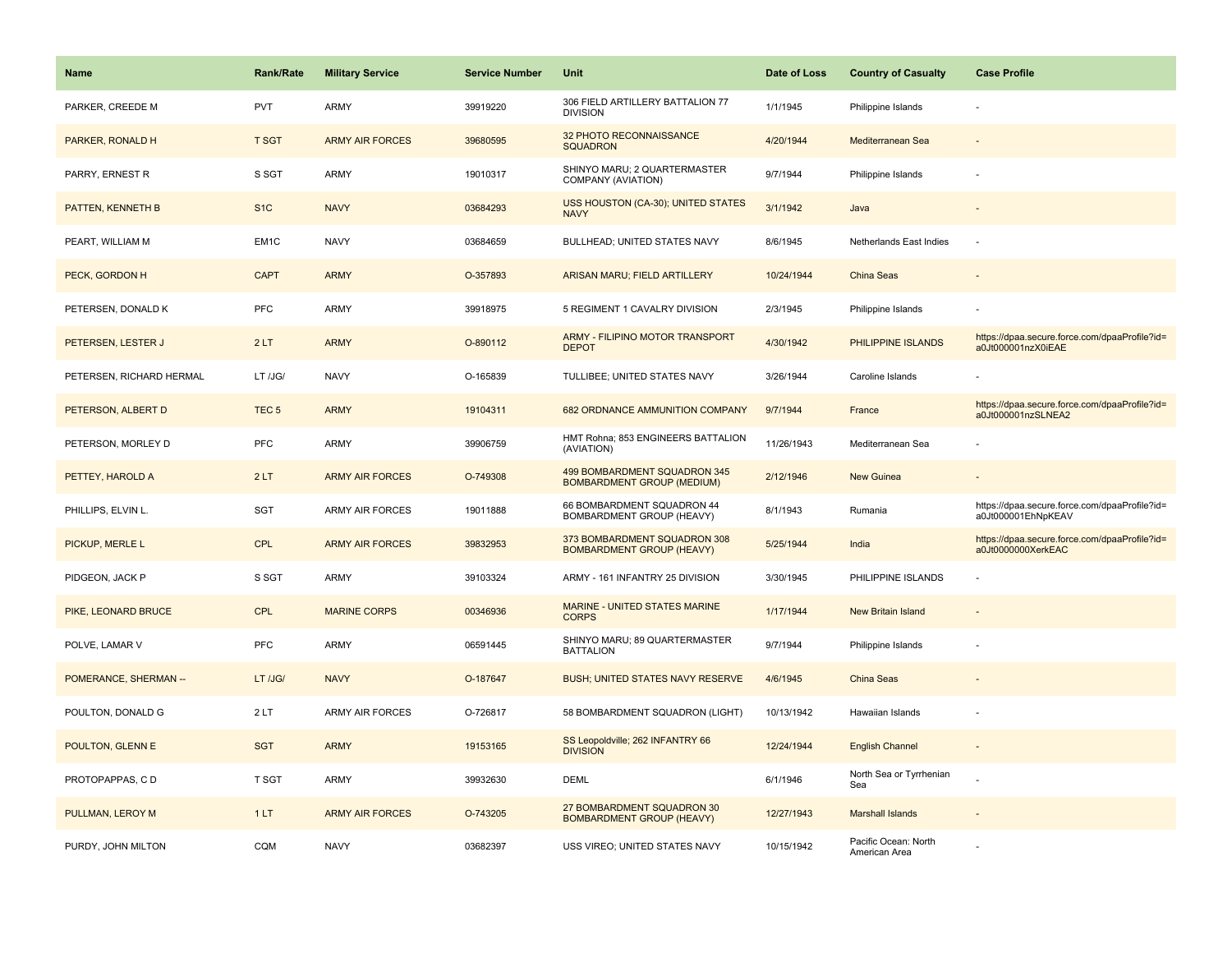| <b>Name</b>               | <b>Rank/Rate</b>  | <b>Military Service</b> | <b>Service Number</b> | Unit                                                                 | Date of Loss | <b>Country of Casualty</b>              | <b>Case Profile</b>                                                 |
|---------------------------|-------------------|-------------------------|-----------------------|----------------------------------------------------------------------|--------------|-----------------------------------------|---------------------------------------------------------------------|
| RADMALL, VERNON R         | <b>SGT</b>        | <b>ARMY AIR FORCES</b>  | 39025623              | <b>4 RESCUE SQUADRON</b>                                             | 8/13/1945    | Japan/Okinawa                           |                                                                     |
| RAMSEY, WILLIAM D         | S <sub>1C</sub>   | <b>NAVY</b>             | 08849305              | NAVY - UNITED STATES NAVY RESERVE                                    | 12/28/1944   | CENTRAL/SOUTH<br><b>PACIFIC THEATER</b> |                                                                     |
| RASMUSSEN, ALBERT LEE     | CPL               | <b>MARINE CORPS</b>     | 00346896              | MARINE - UNITED STATES MARINE<br><b>CORPS</b>                        | 11/20/1943   | <b>GILBERT ISLANDS</b>                  | https://dpaa.secure.force.com/dpaaProfile?id=<br>a0Jt0000000LluPEAS |
| RAWHOUSER, GLEN DONALD    | F <sub>3</sub> C  | <b>NAVY</b>             | 03685685              | USS Arizona; UNITED STATES NAVY                                      | 12/7/1941    | Hawaiian Islands                        | https://dpaa.secure.force.com/dpaaProfile?id=<br>a0Jt00000004n6YEAQ |
| REEVE, JOHN R             | 2LT               | <b>ARMY AIR FORCES</b>  | O-802608              | 568 BOMBARDMENT SQUADRON 390<br><b>BOMBARDMENT GROUP (HEAVY)</b>     | 12/20/1943   | Germany                                 |                                                                     |
| REINHOLD, RUDOLPH HERBERT | <b>PVT</b>        | <b>MARINE CORPS</b>     | 00303326              | MARINE - UNITED STATES MARINE<br><b>CORPS</b>                        | 12/7/1941    | Hawaiian Islands                        | https://dpaa.secure.force.com/dpaaProfile?id=<br>a0Jt00000004pOrEAI |
| REX, JOHN M               | S SGT             | <b>ARMY AIR FORCES</b>  | 06581412              | <b>AIR CORPS</b>                                                     | 3/3/1942     | Australia                               |                                                                     |
| REYNOLDS, BERT R          | RM3C              | <b>NAVY</b>             | 03686297              | NAVY - UNITED STATES NAVY                                            | 7/10/1943    | MEDITERRANEAN SEA                       |                                                                     |
| <b>REYNOLDS, RAY</b>      | <b>CY</b>         | <b>NAVY</b>             | 03682189              | <b>NAVY - UNITED STATES NAVY</b>                                     | 11/10/1944   | <b>ADMIRALTY ISLANDS</b>                | https://dpaa.secure.force.com/dpaaProfile?id=<br>a0Jt0000000Xh52EAC |
| RICHARDS, ALBERT R        | SGT               | <b>ARMY AIR FORCES</b>  | 19209864              | 731 BOMBARDMENT SQUADRON 452<br>BOMBARDMENT GROUP (HEAVY)            | 11/9/1944    | North Sea or Tyrrhenian<br>Sea          |                                                                     |
| RIDING, BOYD E            | <b>PFC</b>        | <b>ARMY AIR FORCES</b>  | 39905149              | <b>86 AIRDROME SQUADRON</b>                                          | 6/14/1944    | India                                   |                                                                     |
| RIGBY, CLYDE W            | 2LT               | ARMY AIR FORCES         | O-743208              | 577 BOMBARDMENT SQUADRON 392<br>BOMBARDMENT GROUP (HEAVY)            | 1/4/1944     | North Sea or Tyrrhenian<br>Sea          |                                                                     |
| <b>RITCHIE, WILLIAM H</b> | 1LT               | <b>ARMY AIR FORCES</b>  | O-729564              | 388TH BM GP (HVY) 563RD BM SQDN                                      | 7/24/1943    | North Sea or Tyrrhenian<br>Sea          |                                                                     |
| ROACH, JOHN PERRY         | S <sub>1</sub> C  | <b>NAVY</b>             | 03685417              | USS NEW ORLEANS; UNITED STATES<br><b>NAVY</b>                        | 11/30/1942   | Solomon Islands                         |                                                                     |
| ROBERTS, RICHARD R        | <b>SGT</b>        | <b>ARMY AIR FORCES</b>  | 19117027              | 372 BOMBARDMENT SQUADRON 307<br><b>BOMBARDMENT GROUP (HEAVY)</b>     | 5/27/1944    | <b>Admiralty Islands</b>                |                                                                     |
| RODEBACK, LORENZO C       | <b>ENS</b>        | <b>NAVY</b>             | O-299512              | USS SANGAMON; UNITED STATES NAVY<br><b>RESERVE</b>                   | 4/11/1944    | New Hebrides                            |                                                                     |
| RODGERS, NEVEL --         | S <sub>1</sub> C  | <b>NAVY</b>             | 08680123              | PRINGLE; UNITED STATES NAVY<br><b>RESERVE</b>                        | 4/16/1945    | <b>Philippine Sea</b>                   |                                                                     |
| RONNING, EUGENE M         | 2LT               | <b>ARMY AIR FORCES</b>  | O-817104              | 82 SQUADRON 71 RECONNAISSANCE<br><b>GROUP</b>                        | 9/2/1944     | New Guinea                              |                                                                     |
| ROPER, JACK W             | RT <sub>2</sub> C | <b>NAVY</b>             | 08846534              | Mahan; UNITED STATES NAVY                                            | 12/7/1944    | <b>Central/South Pacific</b><br>Theater |                                                                     |
| ROSE, GEORGE M.           | 1LT               | <b>ARMY AIR FORCES</b>  | O-431163              | 321 BOMBARDMENT SQUADRON 90<br>BOMBARDMENT GROUP (HEAVY)             | 1/6/1943     | New Guinea                              |                                                                     |
| ROSENVALL, CLAY --        | <b>PFC</b>        | <b>ARMY AIR FORCES</b>  | 19010475              | <b>SHINYO MARU: HEADQUARTERS</b><br><b>SQUADRON 5 AIR BASE GROUP</b> | 9/7/1944     | Philippine Islands                      |                                                                     |
| ROY, JACK J.              | <b>SGT</b>        | <b>ARMY AIR FORCES</b>  | 39928427              | 40 BOMBARDMENT SQUADRON 6<br>BOMBARDMENT GROUP (VERY HEAVY)          | 7/10/1945    | Japan/Okinawa                           |                                                                     |
| SAVAGE, JOHN H            | TM3C              | <b>NAVY</b>             | 08847021              | <b>SCAMP; UNITED STATES NAVY</b><br><b>RESERVE</b>                   | 12/5/1944    | Bonin & Volcano Islands                 |                                                                     |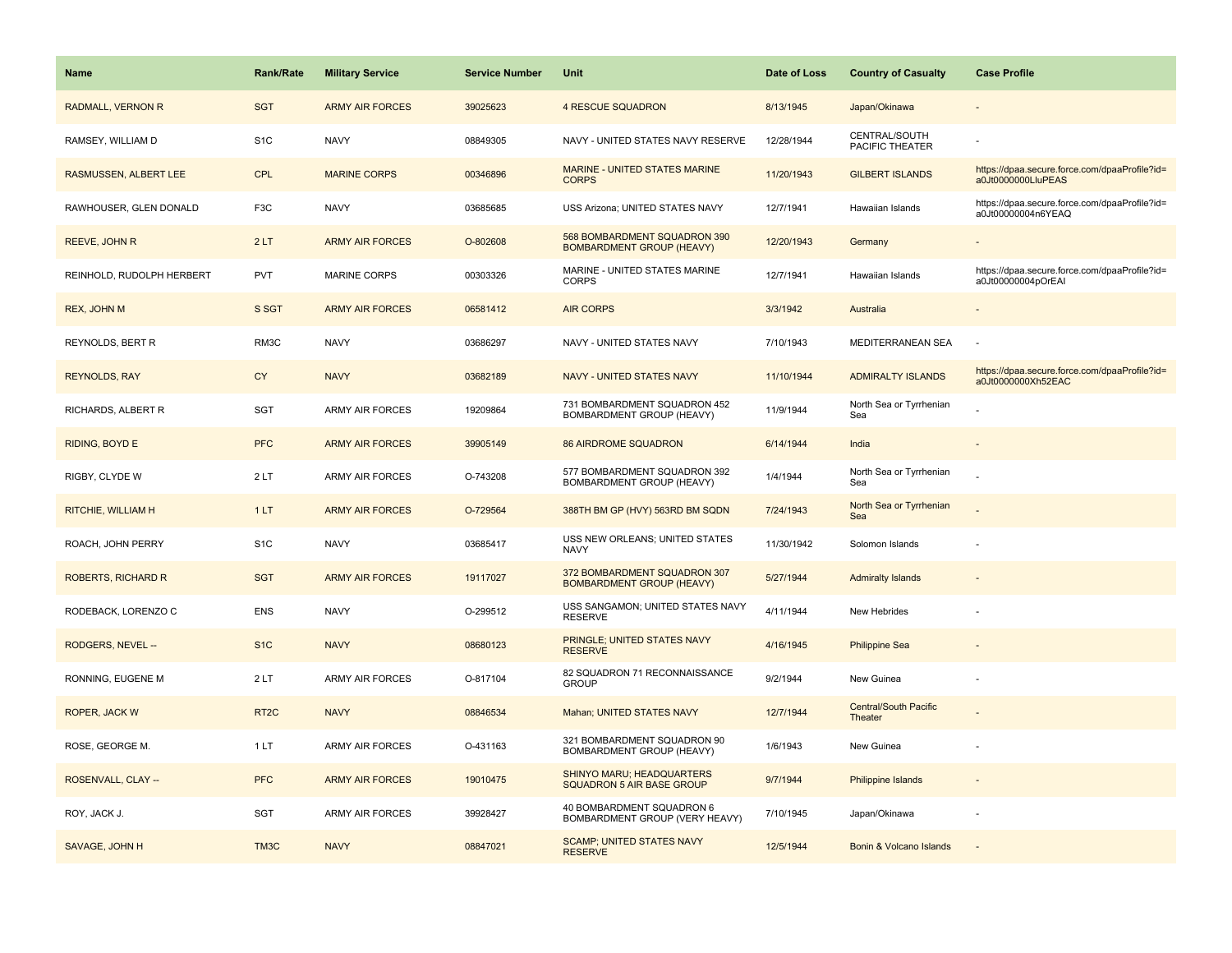| <b>Name</b>                | Rank/Rate         | <b>Military Service</b> | <b>Service Number</b> | Unit                                                                | Date of Loss | <b>Country of Casualty</b>                             | <b>Case Profile</b>                                                 |
|----------------------------|-------------------|-------------------------|-----------------------|---------------------------------------------------------------------|--------------|--------------------------------------------------------|---------------------------------------------------------------------|
| SCHEID, GEORGE D           | S SGT             | <b>ARMY AIR FORCES</b>  | 06581401              | 394 BOMBARDMENT SQUADRON 5<br><b>BOMBARDMENT GROUP (HEAVY)</b>      | 6/7/1942     | Midway Island                                          |                                                                     |
| SCHENK, PAUL --            | LT.               | <b>NAVY</b>             | O-112576              | UNITED STATES NAVY RESERVE                                          | 5/28/1946    | Japan                                                  |                                                                     |
| SCHNEIDER, EUGENE --       | RDM1C             | <b>NAVY</b>             | 06626970              | USS BRAINE; UNITED STATES NAVY<br><b>RESERVE</b>                    | 5/27/1945    | Japan                                                  |                                                                     |
| <b>SEXTON, DOYLE W</b>     | <b>PVT</b>        | <b>ARMY AIR FORCES</b>  | 19011223              | <b>HEADQUARTERS SQUADRON 19</b><br><b>BOMBARDMENT GROUP (HEAVY)</b> | 7/19/1942    | Philippine Islands                                     | https://dpaa.secure.force.com/dpaaProfile?id=<br>a0Jt0000000LICDEA0 |
| SHARP, ABIEL T             | 1st Lt            | <b>ARMY</b>             | O-377111              | ARISAN MARU; 23 FIELD ARTILLERY<br>REGIMENT (PHILIPPINE SCOUT)      | 10/24/1944   | China Seas                                             |                                                                     |
| SHEEN, ERNEST J.           | <b>SGT</b>        | <b>ARMY AIR FORCES</b>  | 19171370              | 72 BOMBARDMENT SQUADRON 5<br><b>BOMBARDMENT GROUP (HEAVY)</b>       | 3/30/1944    | <b>Caroline Islands</b>                                |                                                                     |
| SHELTON, HORACE E          | PVT               | ARMY                    | 38305332              | HMT Rohna; 853 ENGINEERS BATTALION<br>(AVIATION)                    | 11/26/1943   | Mediterranean Sea                                      |                                                                     |
| SHIAVE, JOHN DONALD        | <b>PFC</b>        | <b>MARINE CORPS</b>     | 00283892              | MARINE - UNITED STATES MARINE<br><b>CORPS</b>                       | 5/6/1942     | <b>Philippine Islands</b>                              |                                                                     |
| SHIELDS, LEO W             | 2d Lt             | <b>ARMY</b>             | O-1321959             | 120 INFANTRY 30 DIVISION                                            | 7/20/1944    | France                                                 |                                                                     |
| SHISLER, ROBERT R          | 2d Lt             | <b>ARMY</b>             | O-1946618             | SHIPS COMPLEMENT SAN FRANCISCO<br>PORT OF EMBARKATION               | 10/30/1944   | Pacific Ocean                                          |                                                                     |
| SHOELL, CECIL C            | CPL               | <b>ARMY AIR FORCES</b>  | 39915741              | <b>AIR CORPS</b>                                                    | 3/13/1945    | Pacific Ocean                                          |                                                                     |
| SILLITOE, FRANK B          | S SGT             | <b>ARMY AIR FORCES</b>  | 19011944              | 3 PHOTO RECONNAISSANCE<br><b>SQUADRON</b>                           | 12/9/1944    | Marianas Islands                                       |                                                                     |
| SIMMONS, RALPH L           | SOM3C             | <b>NAVY</b>             | 08848887              | UNITED STATES NAVY RESERVE                                          | 1/12/1945    | Philippine Islands                                     |                                                                     |
| SISNEROS, GILBERT J        | S <sub>1</sub> C  | <b>NAVY</b>             | 08850657              | UNITED STATES NAVY RESERVE                                          | 4/12/1945    | Ryukyus Islands                                        |                                                                     |
| SKINNER, BOYD F            | SGT               | MARINE CORPS            | 00289622              | MARINE - UNITED STATES MARINE<br><b>CORPS</b>                       | 3/10/1945    | Bonin & Volcano Islands                                | $\sim$                                                              |
| <b>SLINK, ROBERT KLINE</b> | SC <sub>1</sub> C | <b>NAVY</b>             | 03682611              | <b>USS VINCENNES; UNITED STATES NAVY</b>                            | 8/9/1942     | Solomon Islands                                        |                                                                     |
| SMITH, DOUGLASS A          | 2LT               | <b>ARMY AIR FORCES</b>  | O-755444              | 514 BOMBARDMENT SQUADRON 376<br>BOMBARDMENT GROUP (HEAVY)           | 2/12/1944    | North Sea or Tyrrhenian<br>Sea                         |                                                                     |
| SMITH, GUY N               | FC <sub>2</sub> C | <b>NAVY</b>             | 06604218              | NAVY - UNITED STATES NAVY RESERVE                                   | 7/30/1945    | <b>PHILIPPINE SEA</b>                                  | https://dpaa.secure.force.com/dpaaProfile?id=<br>a0Jt0000000XmlmEAC |
| SMITH, JAY DURFEY          | <b>PVT</b>        | <b>MARINE CORPS</b>     | 00283190              | MARINE - UNITED STATES MARINE<br><b>CORPS</b>                       | 10/24/1944   | Pacific Ocean                                          |                                                                     |
| SMITH, JAY S               | Ens               | <b>NAVY</b>             | O-378888              | UNITED STATES NAVY RESERVE                                          | 4/16/1945    | Hawaiian Islands                                       | $\sim$                                                              |
| SMITH, RICHARD E           | 1LT               | <b>ARMY AIR FORCES</b>  | O-743210              | 578 BOMBARDMENT SQUADRON 392<br>BOMBARDMENT GROUP (HEAVY)           | 3/3/1944     | North Sea or Tyrrhenian<br>Sea                         |                                                                     |
| SNOW, JOSEPH G             | S <sub>1</sub> C  | <b>NAVY</b>             | 08847580              | UNITED STATES NAVY RESERVE                                          | 1/4/1945     | <b>Atlantic Ocean: North</b><br><b>American Waters</b> |                                                                     |
| SNOW, ORION DEWEY          | AOM3C             | <b>NAVY</b>             | 03686951              | UNITED STATES NAVY                                                  | 8/7/1943     | Newfoundland                                           |                                                                     |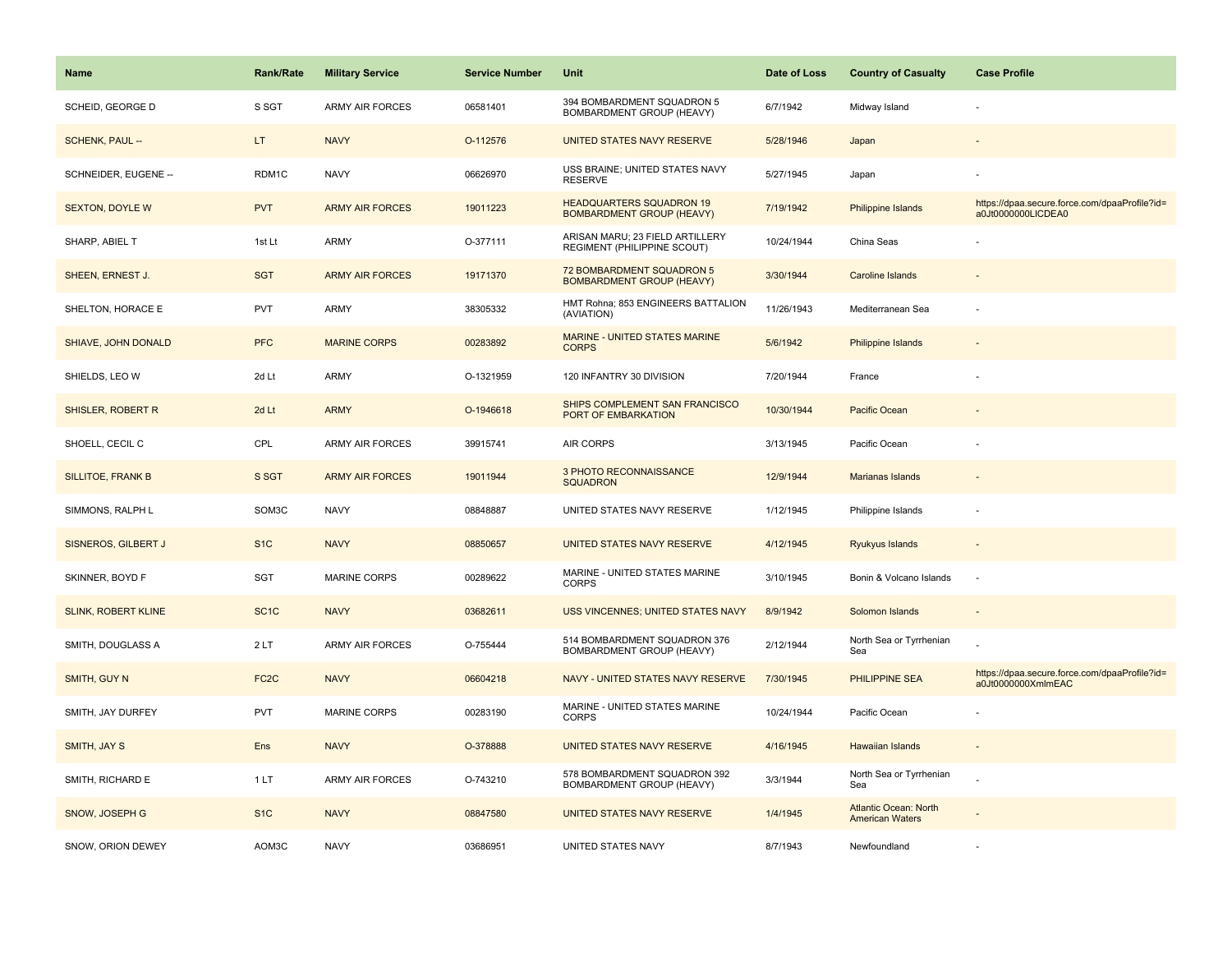| <b>Name</b>               | <b>Rank/Rate</b>  | <b>Military Service</b> | <b>Service Number</b> | Unit                                                                     | Date of Loss | <b>Country of Casualty</b>     | <b>Case Profile</b>                                                 |
|---------------------------|-------------------|-------------------------|-----------------------|--------------------------------------------------------------------------|--------------|--------------------------------|---------------------------------------------------------------------|
| SNYDER, WALKER N          | TM3C              | <b>NAVY</b>             | 06605410              | <b>HARDER; UNITED STATES NAVY</b><br><b>RESERVE</b>                      | 8/24/1944    | <b>Philippine Islands</b>      |                                                                     |
| SORENSEN, JAMES K         | SC3C              | <b>NAVY</b>             | 03684611              | PILLSBURY; UNITED STATES NAVY                                            | 12/10/1941   | Philippine Islands             |                                                                     |
| SORENSEN, WALLACE S       | 1st Lt            | <b>ARMY AIR FORCES</b>  | O-724652              | 320 BOMBARDMENT SQUADRON 90<br><b>BOMBARDMENT GROUP (HEAVY)</b>          | 11/16/1942   | Australia                      |                                                                     |
| SORENSON, JUNE P          | TEC <sub>5</sub>  | ARMY                    | 20922759              | LST-552; 69 ENGINEERS TOPOGRAPHIC<br>COMPANY                             | 10/25/1944   | Philippine Islands             |                                                                     |
| <b>SPILLMAN, ANDREW J</b> | GM3C              | <b>NAVY</b>             | 03683812              | USS HOUSTON (CA-30); UNITED STATES<br><b>NAVY</b>                        | 3/1/1942     | Java                           |                                                                     |
| SPILLMAN, EARL --         | 2d Lt             | <b>ARMY</b>             | O-890341              | SHINYO MARU; 71 ENGINEERS<br>BATTALION 71 DIVISION (PHILIPPINE<br>SCOUT) | 9/7/1944     | Philippine Islands             |                                                                     |
| STANFORD, THEODORE J.     | 2d Lt             | <b>ARMY AIR FORCES</b>  | O-2071735             | 29 BOMBARDMENT SQUADRON (HEAVY)                                          | 5/21/1945    | Ecuador                        |                                                                     |
| STEPHENSON, A W           | 1st Lt            | <b>ARMY AIR FORCES</b>  | O-773856              | 68 FIGHTER SQUADRON 347 FIGHTER<br><b>GROUP</b>                          | 8/13/1945    | China                          |                                                                     |
| STEPHENSON, CHESTER D     | <b>PVT</b>        | <b>ARMY AIR FORCES</b>  | 39257087              | <b>HMT Rohna; AIR CORPS</b>                                              | 11/26/1943   | Mediterranean Sea              |                                                                     |
| STEWART, WILLIAM N        | TM <sub>1</sub> C | <b>NAVY</b>             | 03680080              | Edsall; UNITED STATES NAVY                                               | 3/1/1942     | Indian Ocean                   |                                                                     |
| <b>STILLMAN, GERALD C</b> | 1st Lt            | <b>ARMY</b>             | O-416436              | SHINYO MARU; 23 FIELD ARTILLERY<br><b>REGIMENT (PHILIPPINE SCOUT)</b>    | 9/7/1944     | Philippine Islands             |                                                                     |
| STOKER, FLOYD E           | EM2C              | <b>NAVY</b>             | 03684546              | USS HOUSTON (CA-30); UNITED STATES<br><b>NAVY</b>                        | 3/1/1942     | Java                           |                                                                     |
| STREET, RAYMOND A         | <b>CY</b>         | <b>NAVY</b>             | 03854989              | USS HOUSTON (CA-30); UNITED STATES<br><b>NAVY</b>                        | 3/1/1942     | Java                           |                                                                     |
| STULTZ, ROBERT E          | S SGT             | ARMY AIR FORCES         | 39680389              | 372 BOMBARDMENT SQUADRON 307<br>BOMBARDMENT GROUP (HEAVY)                | 4/27/1944    | Caroline Islands               |                                                                     |
| <b>SWENSON, LYMAN K</b>   | Capt              | <b>NAVY</b>             | O-009624              | USS JUNEAU; UNITED STATES NAVY                                           | 11/13/1942   | Solomon Islands                |                                                                     |
| SWENSON, WILLIAM R        | 1stLt             | MARINE CORPS            | O-028163              | MARINE - UNITED STATES MARINE<br><b>CORPS</b>                            | 5/10/1945    | Japan                          |                                                                     |
| TAIT, GEORGE G            | S SGT             | <b>ARMY AIR FORCES</b>  | 39901483              | 33 BOMBARDMENT SQUADRON 22<br><b>BOMBARDMENT GROUP (HEAVY)</b>           | 11/27/1944   | <b>Philippine Islands</b>      |                                                                     |
| TANNEHILL, MARVIN A       | MAJ               | <b>ARMY</b>             | O-208952              | ARMY - QUARTERMASTER CORPS                                               | 1/28/1945    | PHILIPPINE ISLANDS             | https://dpaa.secure.force.com/dpaaProfile?id=<br>a0Jt000001CR1BwEAL |
| <b>TANNER, WILFORD R</b>  | <b>CWT</b>        | <b>NAVY</b>             | 03754506              | Pillsbury; UNITED STATES NAVY                                            | 3/1/1942     | Caribbean Sea                  |                                                                     |
| TARBET, THOMAS D          | <b>PVT</b>        | <b>ARMY AIR FORCES</b>  | 19116947              | USAT DORCHESTER; AIR CORPS                                               | 2/3/1943     | Greenland                      |                                                                     |
| TAYLOR, CARL E            | S SGT             | <b>ARMY AIR FORCES</b>  | 39835597              | 448 BOMBARDMENT GROUP (HEAVY)                                            | 3/8/1944     | North Sea or Tyrrhenian<br>Sea |                                                                     |
| TAYLOR, MARTIN V          | T SGT             | ARMY AIR FORCES         | 19034131              | 883 BOMBARDMENT SQUADRON 500<br>BOMBARDMENT GROUP (VERY HEAVY)           | 11/29/1944   | Marianas Islands               |                                                                     |
| TAYLOR, RAY C             | 2d Lt             | <b>ARMY AIR FORCES</b>  | O-770837              | 1337 ARMY AIR FORCE BASE UNIT                                            | 1/6/1945     | India                          |                                                                     |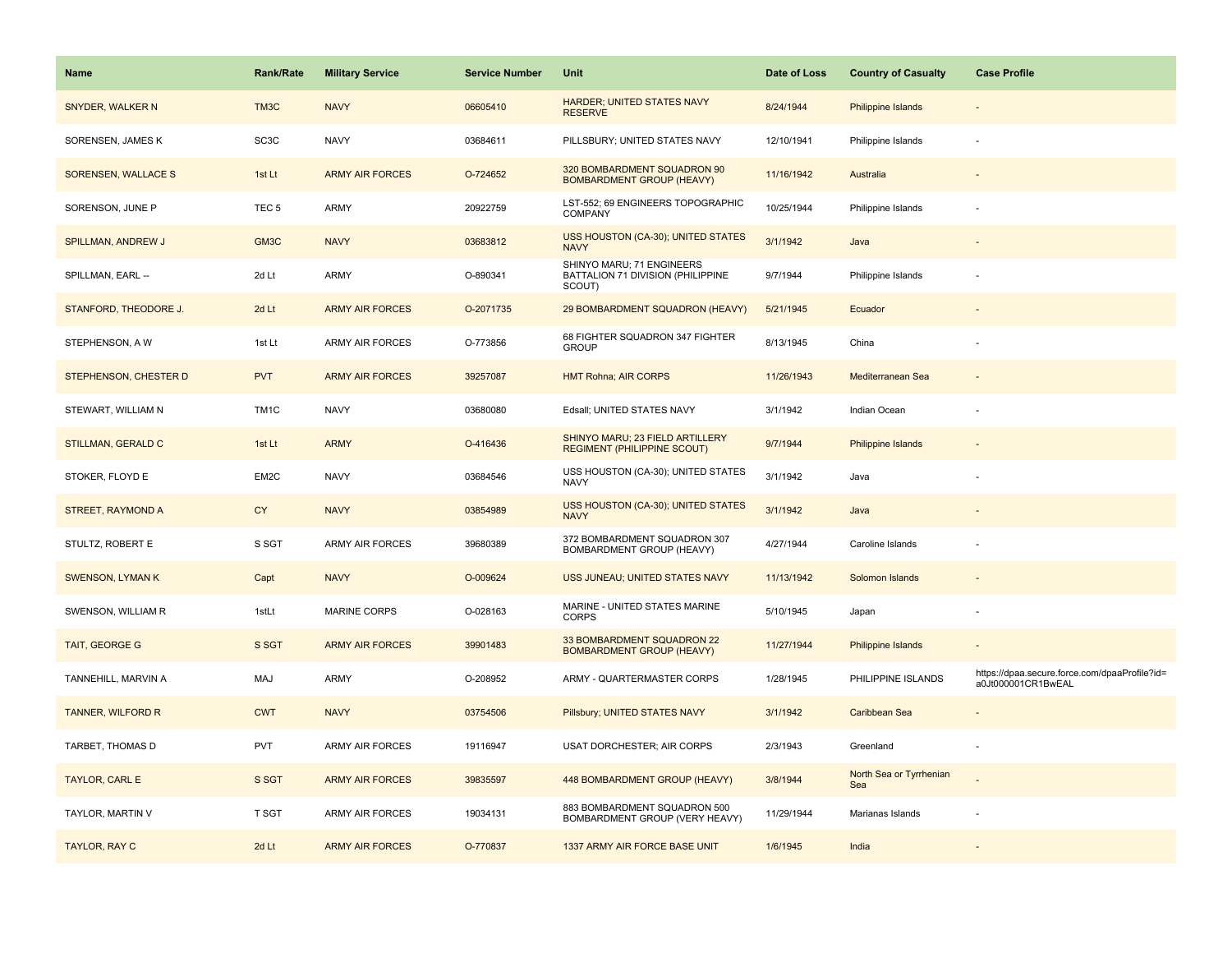| Name                        | <b>Rank/Rate</b>  | <b>Military Service</b> | <b>Service Number</b> | Unit                                                              | Date of Loss | <b>Country of Casualty</b> | <b>Case Profile</b>                                                 |
|-----------------------------|-------------------|-------------------------|-----------------------|-------------------------------------------------------------------|--------------|----------------------------|---------------------------------------------------------------------|
| TEERLINK, DAVID S           | <b>CPC</b>        | <b>NAVY</b>             | 00350802              | NAVY - UNITED STATES NAVY RESERVE                                 | 7/30/1945    | PHILIPPINE SEA             | https://dpaa.secure.force.com/dpaaProfile?id=<br>a0Jt0000000XmSkEAK |
| <b>THATCHER, JOHN G</b>     | RT <sub>1C</sub>  | <b>NAVY</b>             | 06602932              | Skill; UNITED STATES NAVY RESERVE                                 | 9/25/1943    | North or Tyrrhenian Seas   |                                                                     |
| THEOBALD, GEORGE MAXWELL    | S SGT             | ARMY AIR FORCES         | 19010327              | 825 BOMBARDMENT SQUADRON 484<br>BOMBARDMENT GROUP (HEAVY)         | 6/13/1944    | Germany                    |                                                                     |
| <b>THOMAS, MELVIN W</b>     | BM <sub>1</sub> C | <b>NAVY</b>             | 03683040              | NAVY - UNITED STATES NAVY                                         | 11/30/1942   | <b>SOLOMON ISLANDS</b>     |                                                                     |
| THOMPSON, PARLEY D          | <b>LTJG</b>       | <b>NAVY</b>             | O-171450              | USS DREXLER; UNITED STATES NAVY<br><b>RESERVE</b>                 | 5/28/1945    | Japan                      |                                                                     |
| THORNE, CHARLES P           | Ens               | <b>NAVY</b>             | O-351868              | USS SAN JACINTO; UNITED STATES<br><b>NAVY RESERVE</b>             | 5/21/1945    | Ryukyus Islands            |                                                                     |
| TILLOTSON, GARTH B.         | CPL               | <b>ARMY AIR FORCES</b>  | 19011185              | 7 MATERIALS SQUADRON 5 AIR BASE<br><b>GROUP</b>                   | 5/5/1942     | Philippine Islands         |                                                                     |
| TIMPSON, WILLIAM W          | 2d Lt             | <b>ARMY AIR FORCES</b>  | O-742392              | 499 BOMBARDMENT SQUADRON 345<br><b>BOMBARDMENT GROUP (MEDIUM)</b> | 3/5/1944     | New Guinea                 |                                                                     |
| TOBELMAN, PAUL H            | CDR               | <b>NAVY</b>             | O-060538              | UNITED STATES NAVY                                                | 8/16/1942    | Alaska                     |                                                                     |
| TOWNLEY, VERNON M           | 2d Lt             | <b>ARMY AIR FORCES</b>  | O-768308              | 501 BOMBARDMENT SQUADRON 345<br><b>BOMBARDMENT GROUP (MEDIUM)</b> | 4/28/1945    | French Indochina           | https://dpaa.secure.force.com/dpaaProfile?id=<br>a0Jt0000000Xe8HEAS |
| TRIMBLE, MERLIN G           | <b>PVT</b>        | <b>ARMY</b>             | 19010878              | ARMY - 60 COAST ARTILLERY<br><b>REGIMENT</b>                      | 7/23/1942    | PHILIPPINE ISLANDS         |                                                                     |
| <b>TURVILLE, ROBERT L</b>   | <b>SGT</b>        | <b>ARMY AIR FORCES</b>  | 39245288              | 381 BOMBARDMENT SQUADRON 310<br><b>BOMBARDMENT GROUP (MEDIUM)</b> | 7/4/1944     | <b>Sicily</b>              |                                                                     |
| VIRCHOW, HARRY H            | GM3C              | <b>NAVY</b>             | 03683913              | USS HOUSTON (CA-30); UNITED STATES<br><b>NAVY</b>                 | 3/1/1942     | Java                       |                                                                     |
| <b>VIRCHOW, LEROY FRANK</b> | BM1C              | <b>NAVY</b>             | 03757317              | USS JUNEAU; UNITED STATES NAVY                                    | 11/13/1942   | Solomon Islands            |                                                                     |
| VOGELER, ELWIN A.           | 1st Lt            | ARMY AIR FORCES         | O-733749              | AIR CORPS                                                         | 8/7/1944     | <b>British West Indies</b> |                                                                     |
| <b>VOORHEES, ROSS A</b>     | S <sub>2</sub> C  | <b>NAVY</b>             | 06606588              | <b>USS LISCOME BAY; UNITED STATES</b><br><b>NAVY RESERVE</b>      | 11/24/1943   | Gilbert Islands            |                                                                     |
| VOSSE, JOHN W               | PVT               | ARMY AIR FORCES         | 39829364              | USAT DORCHESTER; AIR CORPS                                        | 2/3/1943     | Greenland                  |                                                                     |
| <b>WAHLGUIST, GRANT W</b>   | 2d Lt             | <b>ARMY AIR FORCES</b>  | O-2064126             | <b>AIR CORPS</b>                                                  | 5/3/1945     | <b>New Guinea</b>          |                                                                     |
| WALBECK, RALPH J            | T SGT             | <b>ARMY AIR FORCES</b>  | 39834530              | 42 BOMBARDMENT SQUADRON 11<br>BOMBARDMENT GROUP (HEAVY)           | 12/1/1943    | Marshall Islands           |                                                                     |
| <b>WALKER, FRED S</b>       | <b>CPL</b>        | <b>ARMY AIR FORCES</b>  | 39902126              | <b>AIR CORPS</b>                                                  | 4/9/1944     | Newfoundland               |                                                                     |
| WALLIS, ROBERT CONRAD       | <b>PFC</b>        | <b>MARINE CORPS</b>     | 00504919              | MARINE - UNITED STATES MARINE<br><b>CORPS</b>                     | 7/21/1944    | Marianas Islands           | https://dpaa.secure.force.com/dpaaProfile?id=<br>a0Jt000001nzaNEEAY |
| <b>WALTON, ALVA DOWDING</b> | Y <sub>3</sub> C  | <b>NAVY</b>             | 03684880              | <b>USS Arizona; UNITED STATES NAVY</b>                            | 12/7/1941    | <b>Hawaiian Islands</b>    | https://dpaa.secure.force.com/dpaaProfile?id=<br>a0Jt000000n9PFKEA2 |
| WALTON, WAYNE A             | 2d Lt             | <b>ARMY AIR FORCES</b>  | O-771169              | 8 BOMBARDMENT SQUADRON 3<br><b>BOMBARDMENT GROUP (LIGHT)</b>      | 2/12/1945    | Philippine Islands         | https://dpaa.secure.force.com/dpaaProfile?id=<br>a0Jt000001nzQBUEA2 |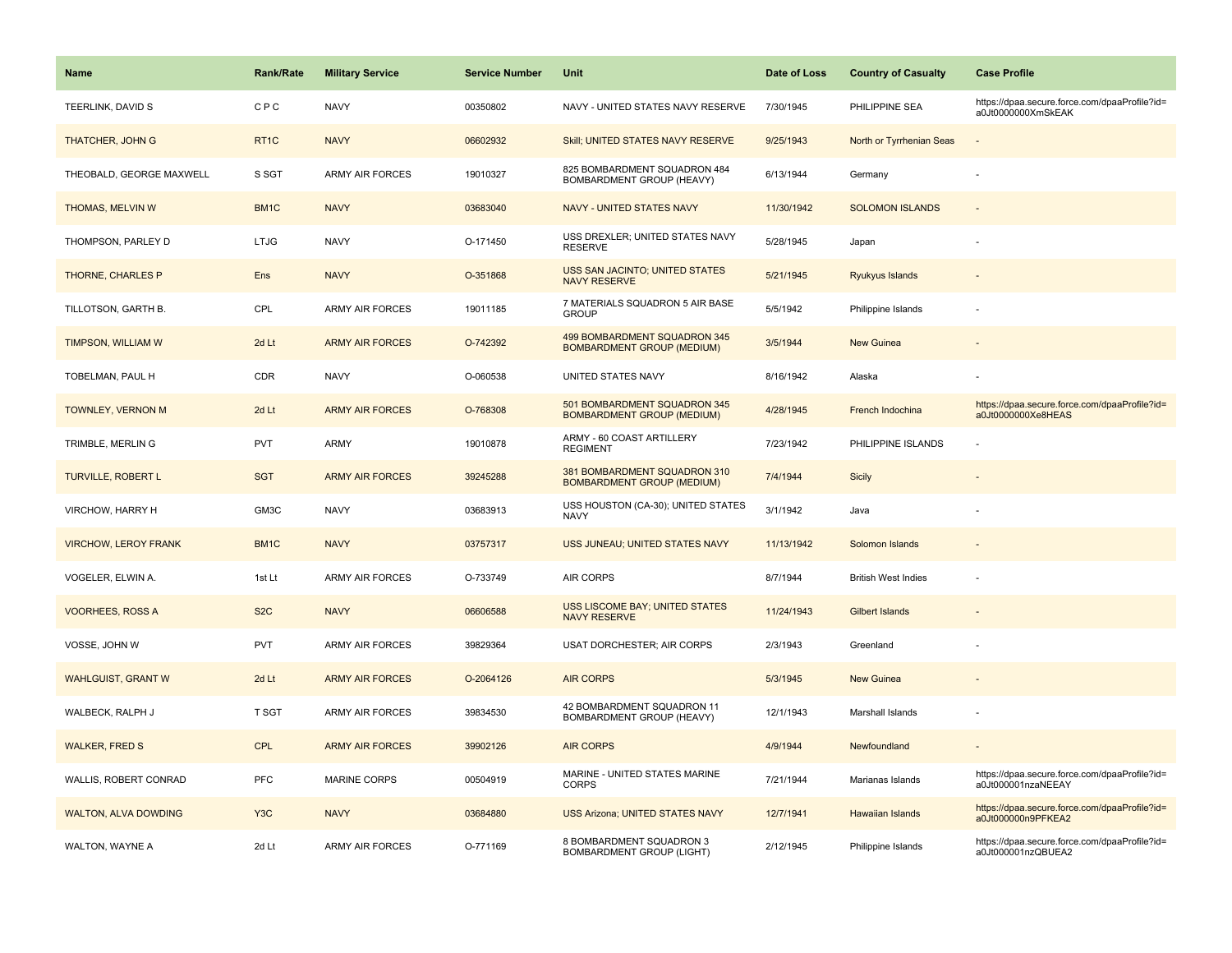| Name                          | Rank/Rate          | <b>Military Service</b> | <b>Service Number</b> | Unit                                                              | Date of Loss | <b>Country of Casualty</b> | <b>Case Profile</b>                                                 |
|-------------------------------|--------------------|-------------------------|-----------------------|-------------------------------------------------------------------|--------------|----------------------------|---------------------------------------------------------------------|
| <b>WARBURTON, IRA T</b>       | 2LT                | <b>ARMY AIR FORCES</b>  | O-690286              | 815 BOMBARDMENT SQUADRON 483<br><b>BOMBARDMENT GROUP (HEAVY)</b>  | 8/18/1945    | <b>Adriatic Sea</b>        |                                                                     |
| WARDLE, LELEN TAYLOR          | Capt               | <b>MARINE CORPS</b>     | O-017018              | MARINE - UNITED STATES MARINE<br>CORPS                            | 1/22/1944    | New Britain Island         |                                                                     |
| <b>WARE, THEODORE R</b>       | <b>CPL</b>         | <b>ARMY AIR FORCES</b>  | 19011690              | 319 BOMBARDMENT SQUADRON 90<br><b>BOMBARDMENT GROUP (HEAVY)</b>   | 12/19/1943   | <b>New Guinea</b>          |                                                                     |
| WARNER, EDWIN R               | <b>PFC</b>         | ARMY                    | 39917629              | SS Leopoldville; 262 INFANTRY 66<br><b>DIVISION</b>               | 12/24/1944   | English Channel            |                                                                     |
| <b>WARNER, JOHN T</b>         | 1st Lt             | <b>ARMY AIR FORCES</b>  | O-766801              | 41 FIGHTER SQUADRON 35 FIGHTER<br><b>GROUP</b>                    | 3/4/1945     | <b>Philippine Islands</b>  |                                                                     |
| WATKINS, KENNETH W            | Ens                | <b>NAVY</b>             | O-355101              | UNITED STATES NAVY RESERVE                                        | 11/14/1944   | Philippine Islands         |                                                                     |
| <b>WAYLAND, WALLACE K</b>     | 2d Lt              | <b>ARMY AIR FORCES</b>  | O-774379              | 78 FIGHTER SQUADRON 15 FIGHTER<br><b>GROUP</b>                    | 4/26/1945    | Japan/Okinawa              |                                                                     |
| WEBSTER, JOHN J               | Maj                | <b>ARMY AIR FORCES</b>  | O-396499              | 2 PROVINCIAL AIR SERVICES<br>SQUADRON                             | 2/24/1944    | Gilbert Islands            |                                                                     |
| <b>WEIGHT, KENNETH D</b>      | CPL                | <b>ARMY</b>             | 39906660              | HMT Rohna; 853 ENGINEERS BATTALION<br>(AVIATION)                  | 11/26/1943   | Mediterranean Sea          |                                                                     |
| <b>WEST, LAWRENCE E</b>       | PFC                | <b>ARMY AIR FORCES</b>  | 39675324              | SHINYO MARU; HEADQUARTERS<br>SQUADRON 5 AIR BASE GROUP            | 9/7/1944     | Philippine Islands         |                                                                     |
| <b>WHITE, CHARLES WILLIAM</b> | MUS <sub>2</sub> C | <b>NAVY</b>             | 03686278              | <b>USS Arizona; UNITED STATES NAVY</b>                            | 12/7/1941    | <b>Hawaiian Islands</b>    | https://dpaa.secure.force.com/dpaaProfile?id=<br>a0Jt000000n9T0mEAE |
| WHITE, NICHOLAS ALONZO        | <b>PFC</b>         | <b>MARINE CORPS</b>     | 00867249              | MARINE - UNITED STATES MARINE<br><b>CORPS</b>                     | 7/22/1944    | Marianas Islands           |                                                                     |
| WIEDEMEIER, HUGH M            | <b>PFC</b>         | <b>ARMY</b>             | 39675532              | 6 INFANTRY 1 ARMORED DIVISION                                     | 11/8/1942    | Mediterranean Sea          |                                                                     |
| WILKINSON, STERLING E         | S SGT              | ARMY AIR FORCES         | 39680466              | 17 SQUADRON 71 RECONNAISSANCE<br><b>GROUP</b>                     | 2/6/1944     | New Guinea                 |                                                                     |
| <b>WILLIAMS, WALDON --</b>    | Maj                | <b>ARMY AIR FORCES</b>  | O-399598              | 70 FIGHTER SQUADRON 18 FIGHTER<br><b>GROUP</b>                    | 4/7/1943     | Solomon Islands            |                                                                     |
| WILLIAMSON, MAX E             | S <sub>1</sub> C   | <b>NAVY</b>             | 08847434              | SS CHUNG CHENG; UNITED STATES<br>NAVY RESERVE                     | 2/3/1944     | Arabia                     |                                                                     |
| <b>WILSON, EARL H</b>         | 2LT                | <b>ARMY AIR FORCES</b>  | O-729394              | 97 FIGHTER SQUADRON 82 FIGHTER<br><b>GROUP</b>                    | 2/3/1944     | Tunisia                    |                                                                     |
| WILSON, HUGH CRAE             | ARM3C              | <b>NAVY</b>             | 08846870              | UNITED STATES NAVY RESERVE                                        | 7/24/1945    | China                      |                                                                     |
| WILSON, JOHN W                | Ens                | <b>NAVY</b>             | O-098544              | <b>USS LEXINGTON (CV-2); UNITED STATES</b><br><b>NAVY RESERVE</b> | 2/20/1942    | Pacific Ocean              |                                                                     |
| WINDER, CHARLES C.            | 2d Lt              | <b>ARMY AIR FORCES</b>  | O-2079183             | 6 BOMBARDMENT SQUADRON 29<br>BOMBARDMENT GROUP (HEAVY)            | 5/5/1945     | Japan/Okinawa              |                                                                     |
| <b>WINEGAR, CLARENCE D</b>    | TM3C               | <b>NAVY</b>             | 06605572              | <b>BONEFISH; UNITED STATES NAVY</b><br><b>RESERVE</b>             | 7/14/1945    | Sea of Japan               |                                                                     |
| WIXSON, JOSEPH WESLEY         | <b>PFC</b>         | <b>MARINE CORPS</b>     | 00893714              | MARINE - UNITED STATES MARINE<br><b>CORPS</b>                     | 3/19/1945    | Japan                      |                                                                     |
| <b>WRIGHT, CHARLES D</b>      | 1LT                | <b>ARMY AIR FORCES</b>  | O-749150              | 30 PHOTO SQUADRON 67<br><b>RECONNAISSANCE GROUP</b>               | 7/4/1944     | <b>English Channel</b>     |                                                                     |